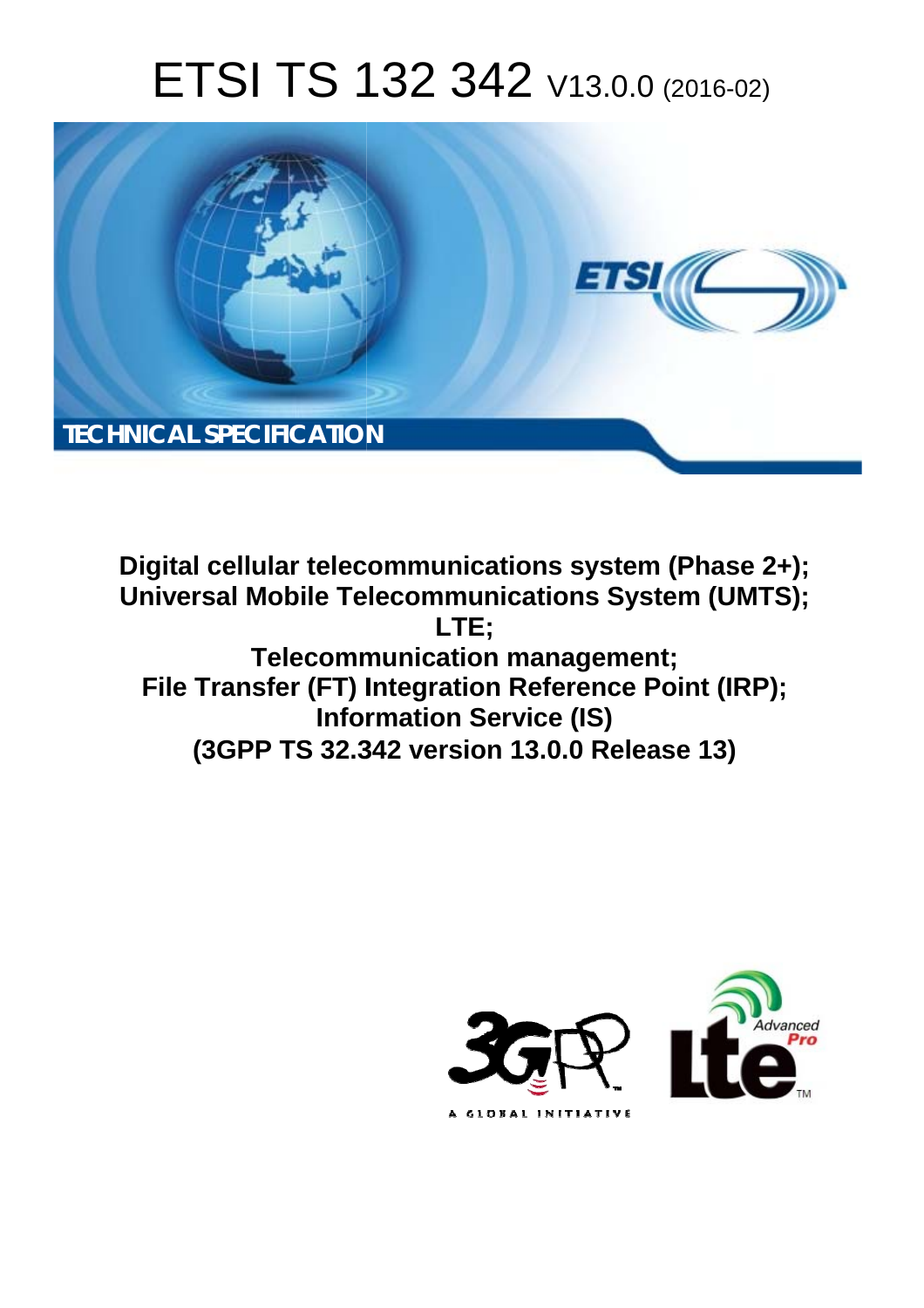Reference RTS/TSGS-0532342vd00

> Keywords GSM,LTE,UMTS

#### *ETSI*

#### 650 Route des Lucioles F-06921 Sophia Antipolis Cedex - FRANCE

Tel.: +33 4 92 94 42 00 Fax: +33 4 93 65 47 16

Siret N° 348 623 562 00017 - NAF 742 C Association à but non lucratif enregistrée à la Sous-Préfecture de Grasse (06) N° 7803/88

#### *Important notice*

The present document can be downloaded from: <http://www.etsi.org/standards-search>

The present document may be made available in electronic versions and/or in print. The content of any electronic and/or print versions of the present document shall not be modified without the prior written authorization of ETSI. In case of any existing or perceived difference in contents between such versions and/or in print, the only prevailing document is the print of the Portable Document Format (PDF) version kept on a specific network drive within ETSI Secretariat.

Users of the present document should be aware that the document may be subject to revision or change of status. Information on the current status of this and other ETSI documents is available at <http://portal.etsi.org/tb/status/status.asp>

If you find errors in the present document, please send your comment to one of the following services: <https://portal.etsi.org/People/CommiteeSupportStaff.aspx>

#### *Copyright Notification*

No part may be reproduced or utilized in any form or by any means, electronic or mechanical, including photocopying and microfilm except as authorized by written permission of ETSI.

The content of the PDF version shall not be modified without the written authorization of ETSI. The copyright and the foregoing restriction extend to reproduction in all media.

> © European Telecommunications Standards Institute 2016. All rights reserved.

**DECT**TM, **PLUGTESTS**TM, **UMTS**TM and the ETSI logo are Trade Marks of ETSI registered for the benefit of its Members. **3GPP**TM and **LTE**™ are Trade Marks of ETSI registered for the benefit of its Members and of the 3GPP Organizational Partners.

**GSM**® and the GSM logo are Trade Marks registered and owned by the GSM Association.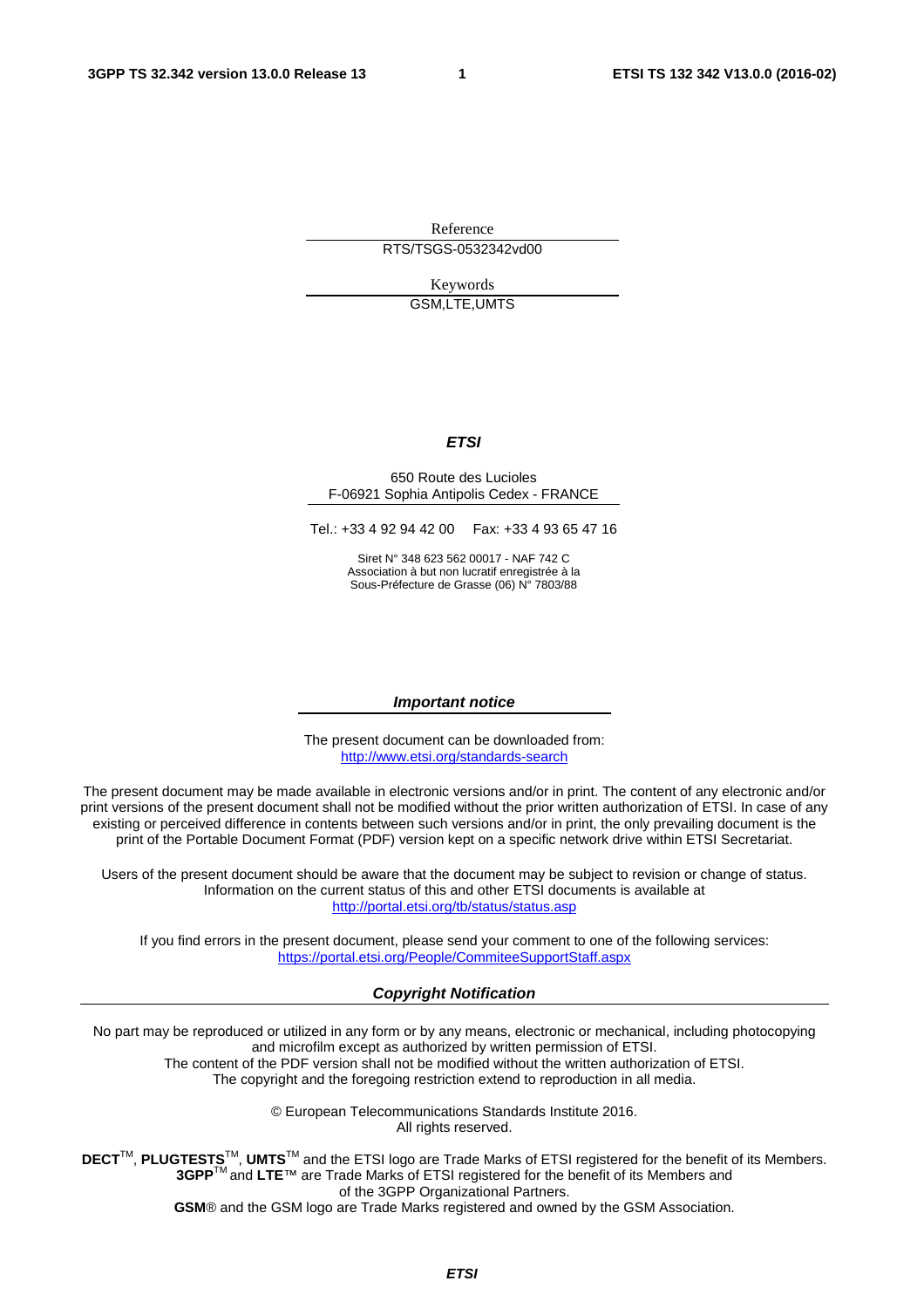# Intellectual Property Rights

IPRs essential or potentially essential to the present document may have been declared to ETSI. The information pertaining to these essential IPRs, if any, is publicly available for **ETSI members and non-members**, and can be found in ETSI SR 000 314: *"Intellectual Property Rights (IPRs); Essential, or potentially Essential, IPRs notified to ETSI in respect of ETSI standards"*, which is available from the ETSI Secretariat. Latest updates are available on the ETSI Web server [\(https://ipr.etsi.org/](https://ipr.etsi.org/)).

Pursuant to the ETSI IPR Policy, no investigation, including IPR searches, has been carried out by ETSI. No guarantee can be given as to the existence of other IPRs not referenced in ETSI SR 000 314 (or the updates on the ETSI Web server) which are, or may be, or may become, essential to the present document.

# Foreword

This Technical Specification (TS) has been produced by ETSI 3rd Generation Partnership Project (3GPP).

The present document may refer to technical specifications or reports using their 3GPP identities, UMTS identities or GSM identities. These should be interpreted as being references to the corresponding ETSI deliverables.

The cross reference between GSM, UMTS, 3GPP and ETSI identities can be found under [http://webapp.etsi.org/key/queryform.asp.](http://webapp.etsi.org/key/queryform.asp)

# Modal verbs terminology

In the present document "**shall**", "**shall not**", "**should**", "**should not**", "**may**", "**need not**", "**will**", "**will not**", "**can**" and "**cannot**" are to be interpreted as described in clause 3.2 of the [ETSI Drafting Rules](http://portal.etsi.org/Help/editHelp!/Howtostart/ETSIDraftingRules.aspx) (Verbal forms for the expression of provisions).

"**must**" and "**must not**" are **NOT** allowed in ETSI deliverables except when used in direct citation.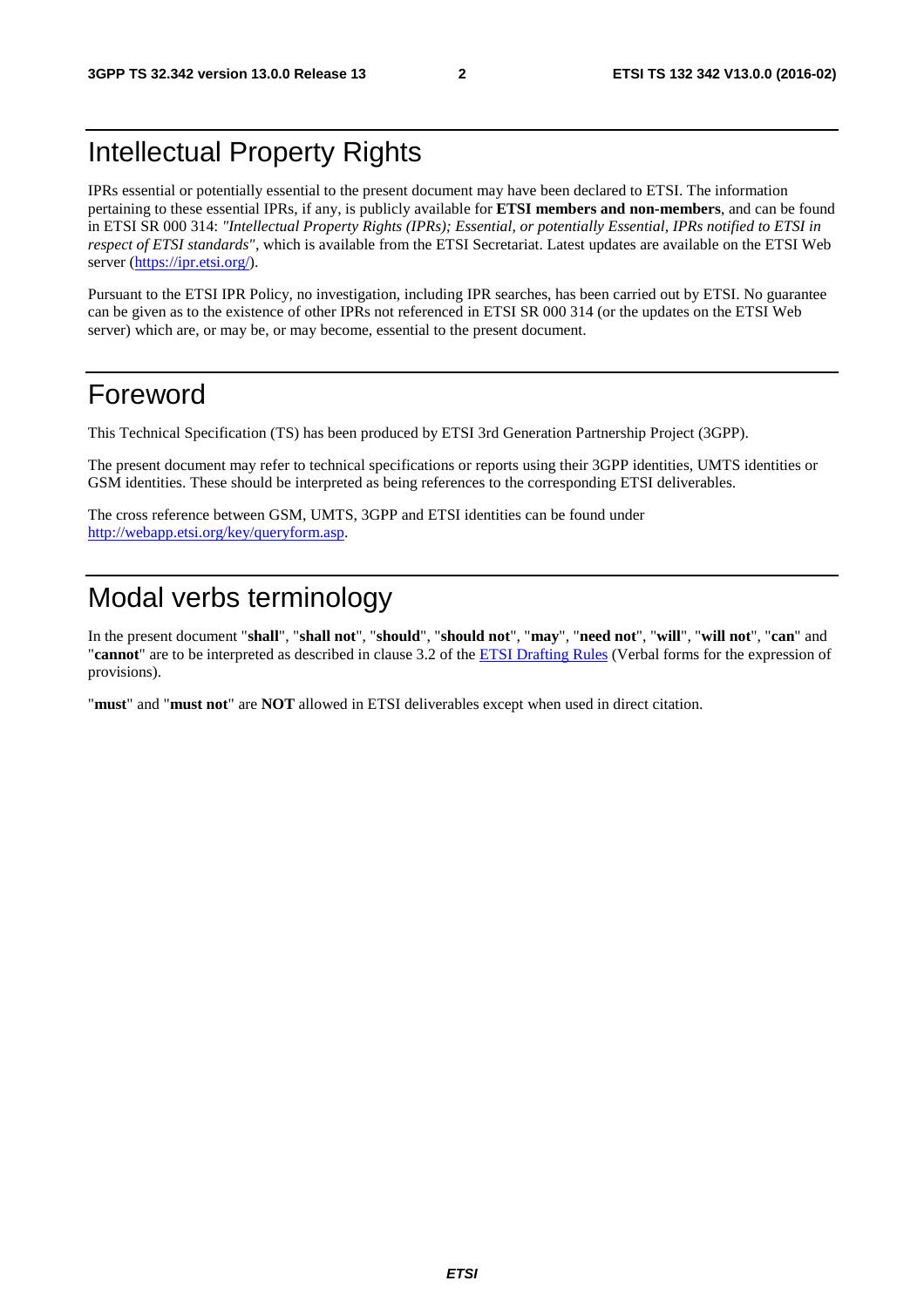$\mathbf{3}$ 

# Contents

| 1                |  |
|------------------|--|
| 2                |  |
| 3                |  |
| 3.1              |  |
| 3.2              |  |
| 4                |  |
| 4.1              |  |
| 4.2              |  |
| 5                |  |
| 5.1              |  |
| 5.2              |  |
| 5.2.1            |  |
| 5.2.2            |  |
| 5.3              |  |
| 5.3.1            |  |
| 5.3.1.1          |  |
| 5.3.2            |  |
| 5.3.2.1          |  |
| 5.3.2.2          |  |
| 5.3.3            |  |
| 5.3.3.1          |  |
| 5.3.4            |  |
| 5.3.4.1          |  |
| 5.4              |  |
| 5.4.1<br>5.4.1.1 |  |
| 5.4.1.2          |  |
| 5.4.2            |  |
| 5.4.2.1          |  |
| 5.4.2.2          |  |
| 5.4.2.3          |  |
| 5.4.3            |  |
| 5.4.3.1          |  |
| 5.4.3.2          |  |
| 5.5              |  |
| 5.5.1            |  |
| 6                |  |
| 6.1              |  |
| 6.2              |  |
| 6.3              |  |
| 6.3.1            |  |
| 6.3.1.1          |  |
| 6.3.1.2          |  |
| 6.3.1.3          |  |
| 6.3.1.4          |  |
| 6.3.1.5          |  |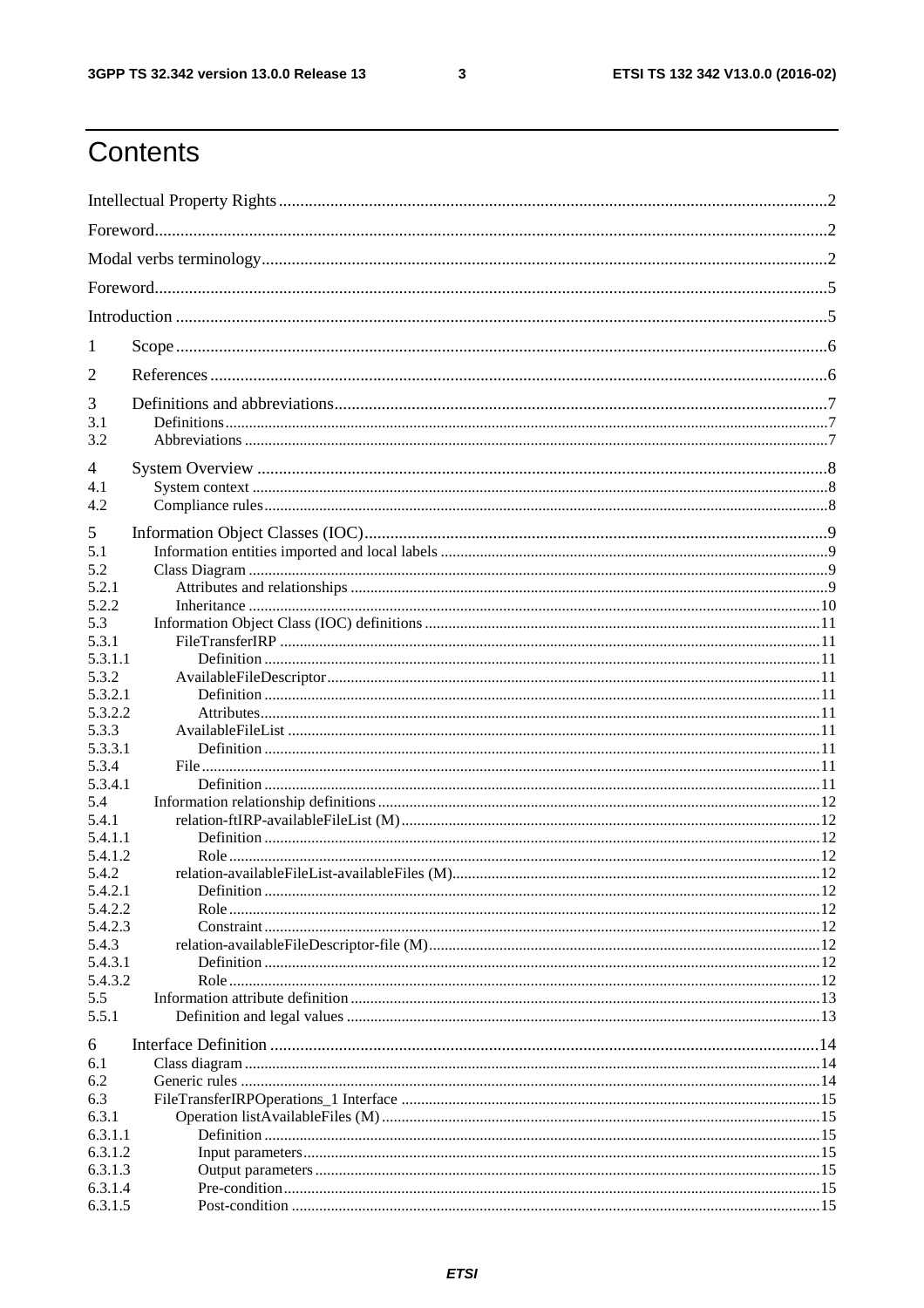$\overline{\mathbf{4}}$ 

| 6.4<br>6.4.1<br>6.4.1.1<br>6.4.1.2<br>6.4.1.3<br>6.4.1.4<br>6.4.1.5<br>6.4.1.6<br>6.5<br>6.5.1<br>6.5.1.1<br>6.5.1.2<br>6.5.1.3<br>6.5.1.3.1<br>6.5.1.3.2<br>6.5.2<br>6.5.2.1<br>6.5.2.2<br>6.5.2.3<br>6.5.2.3.1<br>6.5.2.3.2<br><b>Annex A (normative):</b><br><b>Annex B</b> (informative): | 6.3.1.6 |  |  |  |
|-----------------------------------------------------------------------------------------------------------------------------------------------------------------------------------------------------------------------------------------------------------------------------------------------|---------|--|--|--|
|                                                                                                                                                                                                                                                                                               |         |  |  |  |
|                                                                                                                                                                                                                                                                                               |         |  |  |  |
|                                                                                                                                                                                                                                                                                               |         |  |  |  |
|                                                                                                                                                                                                                                                                                               |         |  |  |  |
|                                                                                                                                                                                                                                                                                               |         |  |  |  |
|                                                                                                                                                                                                                                                                                               |         |  |  |  |
|                                                                                                                                                                                                                                                                                               |         |  |  |  |
|                                                                                                                                                                                                                                                                                               |         |  |  |  |
|                                                                                                                                                                                                                                                                                               |         |  |  |  |
|                                                                                                                                                                                                                                                                                               |         |  |  |  |
|                                                                                                                                                                                                                                                                                               |         |  |  |  |
|                                                                                                                                                                                                                                                                                               |         |  |  |  |
|                                                                                                                                                                                                                                                                                               |         |  |  |  |
|                                                                                                                                                                                                                                                                                               |         |  |  |  |
|                                                                                                                                                                                                                                                                                               |         |  |  |  |
|                                                                                                                                                                                                                                                                                               |         |  |  |  |
|                                                                                                                                                                                                                                                                                               |         |  |  |  |
|                                                                                                                                                                                                                                                                                               |         |  |  |  |
|                                                                                                                                                                                                                                                                                               |         |  |  |  |
|                                                                                                                                                                                                                                                                                               |         |  |  |  |
|                                                                                                                                                                                                                                                                                               |         |  |  |  |
|                                                                                                                                                                                                                                                                                               |         |  |  |  |
|                                                                                                                                                                                                                                                                                               |         |  |  |  |
|                                                                                                                                                                                                                                                                                               |         |  |  |  |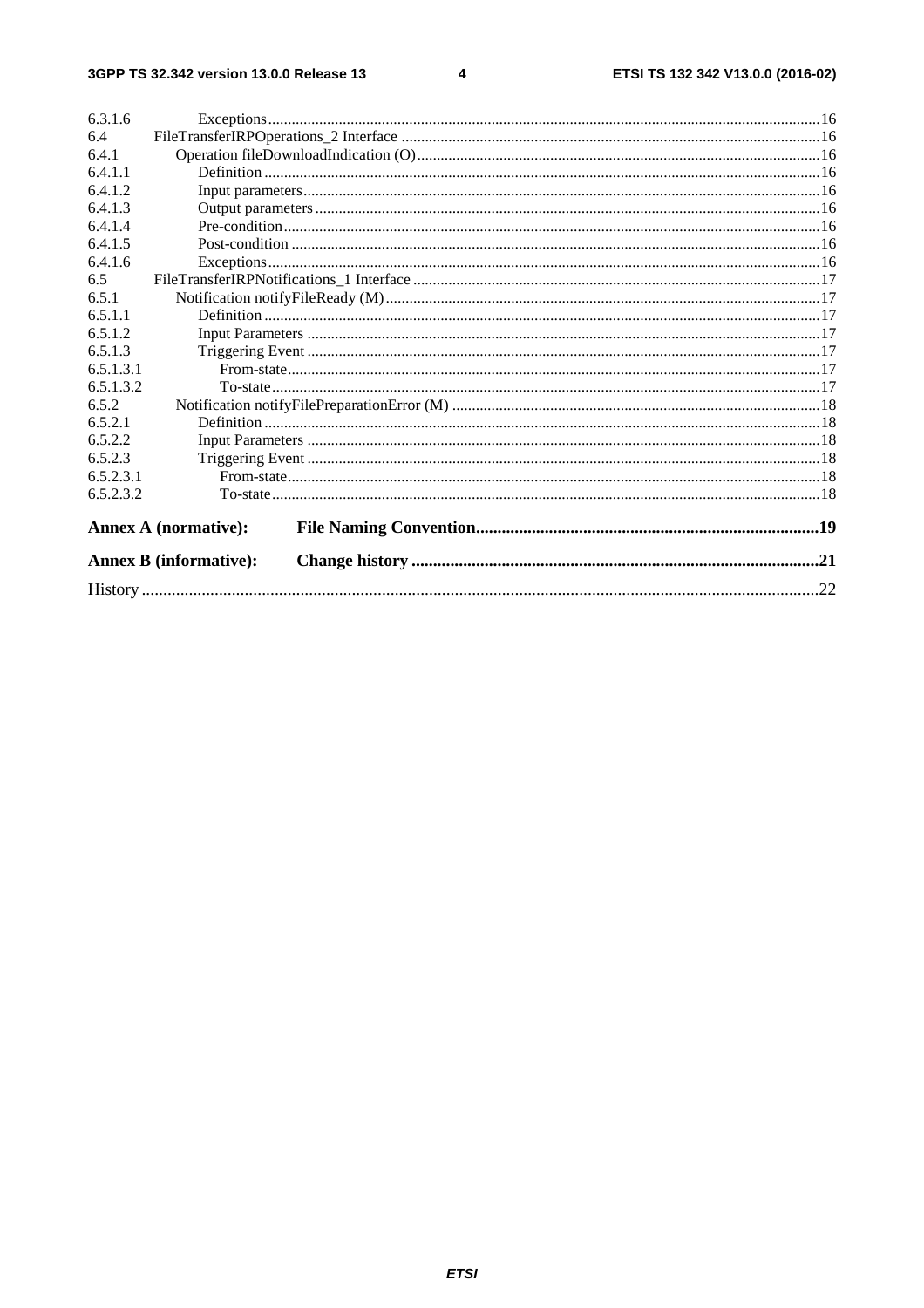# Foreword

This Technical Specification (TS) has been produced by the 3<sup>rd</sup> Generation Partnership Project (3GPP).

The contents of the present document are subject to continuing work within the TSG and may change following formal TSG approval. Should the TSG modify the contents of the present document, it will be re-released by the TSG with an identifying change of release date and an increase in version number as follows:

Version x.y.z

where:

- x the first digit:
	- 1 presented to TSG for information;
	- 2 presented to TSG for approval;
	- 3 or greater indicates TSG approved document under change control.
- y the second digit is incremented for all changes of substance, i.e. technical enhancements, corrections, updates, etc.
- z the third digit is incremented when editorial only changes have been incorporated in the document.

### Introduction

The present document is part of a TS-family covering the 3<sup>rd</sup> Generation Partnership Project; Technical Specification Group Services and System Aspects; Telecommunication management, as identified below:

32.341: "File Transfer (FT) Integration Reference Point (IRP): Requirements"

**32.342: "File Transfer (FT) Integration Reference Point (IRP): Information Service (IS)"** 

32.346: "File Transfer (FT) Integration Reference Point (IRP); Solution Set (SS) definitions"

The present document is part of a TS-family which describe the requirements and information model necessary for the Telecommunication Management (TM) of 3G systems. The TM principles and TM architecture are specified in 3GPP TS 32.101 [1] and 3GPP TS 32.102 [2].

Network Elements (NEs) under management, element managers as well as network managers generate various management information stored in file format. This IRP is addressing how these files are exchanged through Itf-N as well as certain aspects of file management and maintenance. It is anticipated that all management functions (e.g. PM, Call Trace, CM) as well as associated IRPs making reuse of capabilities provided by this File Transfer IRP.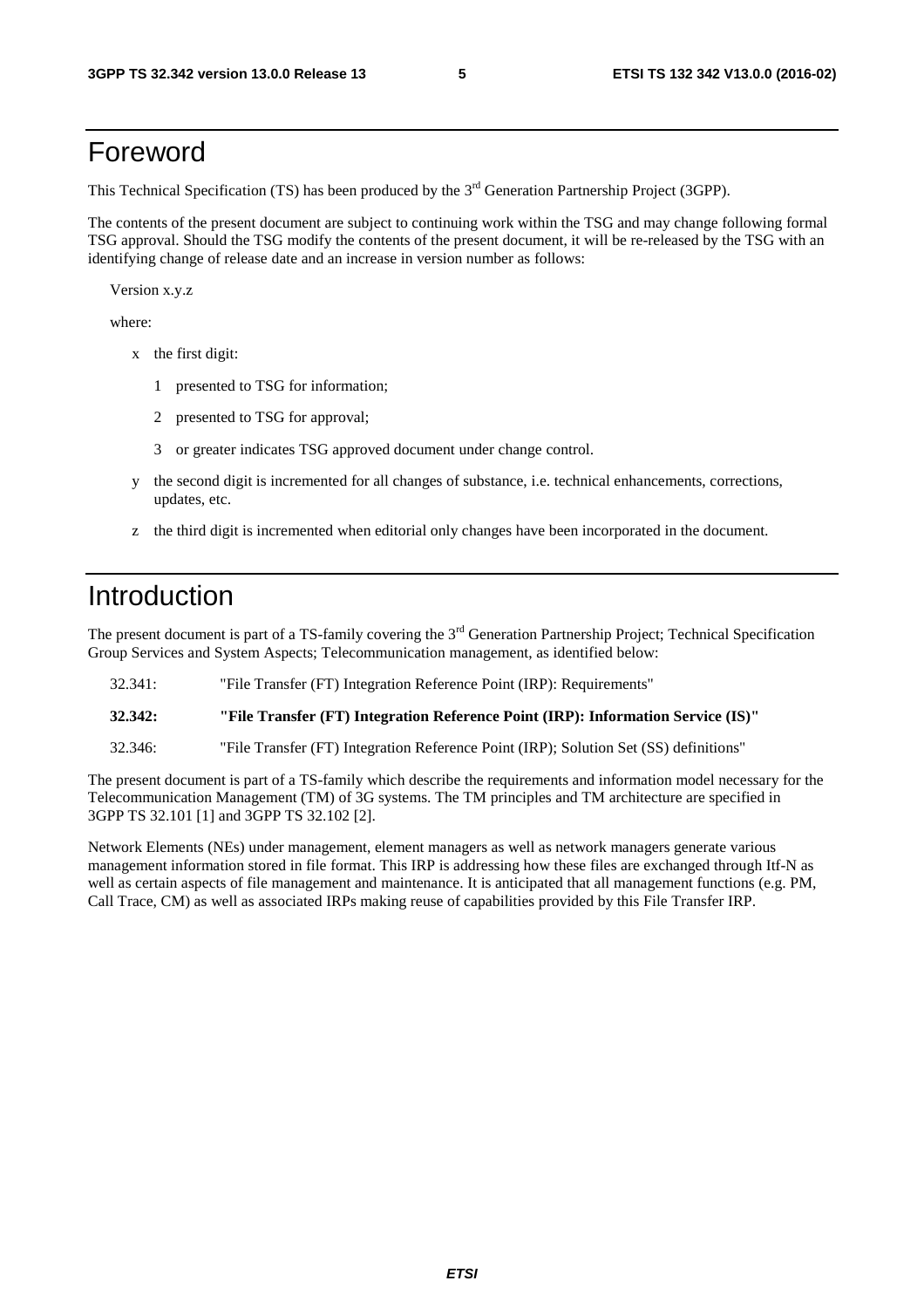# 1 Scope

The present document specifies the Information Service for the File Transfer Integration Reference Point (FileTransferIRP) as it applies to the Itf-N.

The present document defines the semantics of operations (and their parameters) visible across the Itf-N in a protocol and technology neutral way. It does not define the syntax or encoding of the operations and their parameters.

# 2 References

The following documents contain provisions, which through reference in this text constitute provisions of the present document.

- References are either specific (identified by date of publication, edition number, version number, etc.) or non-specific.
- For a specific reference, subsequent revisions do not apply.
- For a non-specific reference, the latest version applies. In the case of a reference to a 3GPP document (including a GSM document), a non-specific reference implicitly refers to the latest version of that document in the same Release as the present document.
- [1] 3GPP TS 32.101: "Telecommunication management; Principles and high level requirements".
- [2] 3GPP TS 32.102: "Telecommunication management; Architecture".
- [3] 3GPP TS 32.111-2: "Telecommunication management; Fault management; Part 2: Alarm Integration Reference Point (IRP): Information Service (IS)".
- [4] 3GPP TS 32.302: "Telecommunication management; Configuration Management (CM); Notification Integration Reference Point (IRP): Information Service (IS)".
- [5] 3GPP TS 32.312: "Telecommunication management; Generic Integration Reference Point (IRP): Information Service (IS)".
- [6] 3GPP TS 32.321: "Telecommunication management; Test management Integration Reference Point (IRP): Requirements".

 3GPP TS 32.322: "Telecommunication management; Test management Integration Reference Point (IRP): Information Service (IS)".

 3GPP TS 32.323: "Telecommunication management; Test management Integration Reference Point (IRP): Common Object Request Broker Architecture (CORBA) Solution Set (SS)".

 3GPP TS 32.325: "Telecommunication management; Test management Integration Reference Point (IRP); eXtensible Markup Language (XML) definitions".

- [7] 3GPP TS 32.341 "Telecommunication management; File Transfer (FT) Integration Reference Point (IRP): Requirements".
- [8] 3GPP TS 32.411: "Telecommunication management; Performance Management (PM) Integration Reference Point (IRP): Requirements".

 3GPP TS 32.412: "Telecommunication management; Performance Management (PM) Integration Reference Point (IRP): Information Service (IS)".

 3GPP TS 32.413: "Telecommunication management; Performance Management (PM) Integration Reference Point (IRP): Common Object Request Broker Architecture (CORBA) Solution Set (SS)".

 3GPP TS 32.415 Telecommunication management; Performance Management (PM) Integration Reference Point (IRP); eXtensible Markup Language (XML) definitions".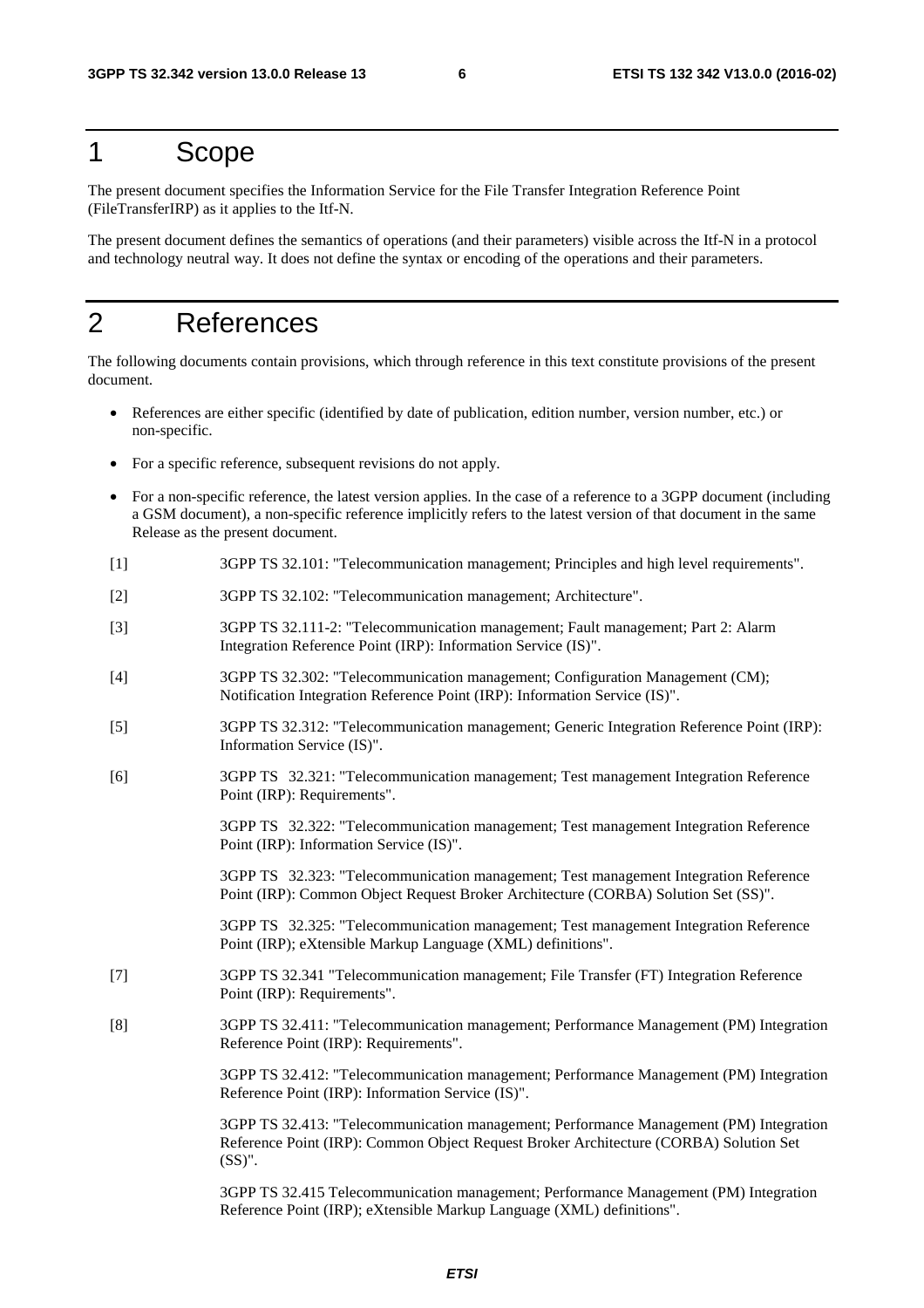- [9] 3GPP TS 32.421: "Telecommunication Management; Subscriber and Equipment Trace: Trace Concepts and Requirements".
- [10] 3GPP TS 32.611: "Telecommunication management; Configuration Management (CM); Bulk CM Integration Reference Point (IRP): Requirements".

3GPP TS 32.612: "Telecommunication management; Configuration Management (CM); Bulk CM Integration Reference Point (IRP): Information Service (IS) ".

3GPP TS 32.613: "Telecommunication management; Configuration Management (CM); Bulk CM Integration Reference Point (IRP): Common Object Request Broker Architecture (CORBA) Solution Set (SS)".

3GPP TS 32.615: "Telecommunication management; Configuration Management (CM); Bulk CM Integration Reference Point (IRP): eXtensible Markup Language (XML) file format definition".

[11] 3GPP TS 32.331: "Telecommunication management; Notification Log (NL) Integration Reference Point (IRP): Requirements".

> 3GPP TS 32.332: "Telecommunication management; Notification Log (NL) Integration Reference Point (IRP): Information Service (IS)".

3GPP TS 32.333: "Telecommunication management; Notification Log (NL) Integration Reference Point (IRP): Common Object Request Broker Architecture (CORBA) Solution Set (SS)".

3GPP TS 32.335: "Telecommunication management; Notification Log (NL) Integration Reference Point (IRP): eXtensible Markup Language (XML) solution definitions".

- [12] 3GPP TS 32.622: "Telecommunication management; Configuration Management (CM); Generic network resources Integration Reference Point (IRP): Network Resource Model (NRM)".
- [13] 3GPP TS 32.240: "Telecommunication management; Charging management; Charging architecture and principles".
- [14] 3GPP TS 32.150: "Telecommunication management; Integration Reference Point (IRP) Concept and definitions".

# 3 Definitions and abbreviations

### 3.1 Definitions

For the purposes of the present document, the terms and definitions defined in 3GPP TS 32.101 [1], TS 32.102 [2] and TS 32.341 [7] apply.

### 3.2 Abbreviations

For the purposes of the present document, the following abbreviations apply:

- CM Configuration Management
- EM Element Manager
- IOC Information Object Class
- IRP Integration Reference Point
- NE Network Element PM Performance Management
- UML Unified Modelling Language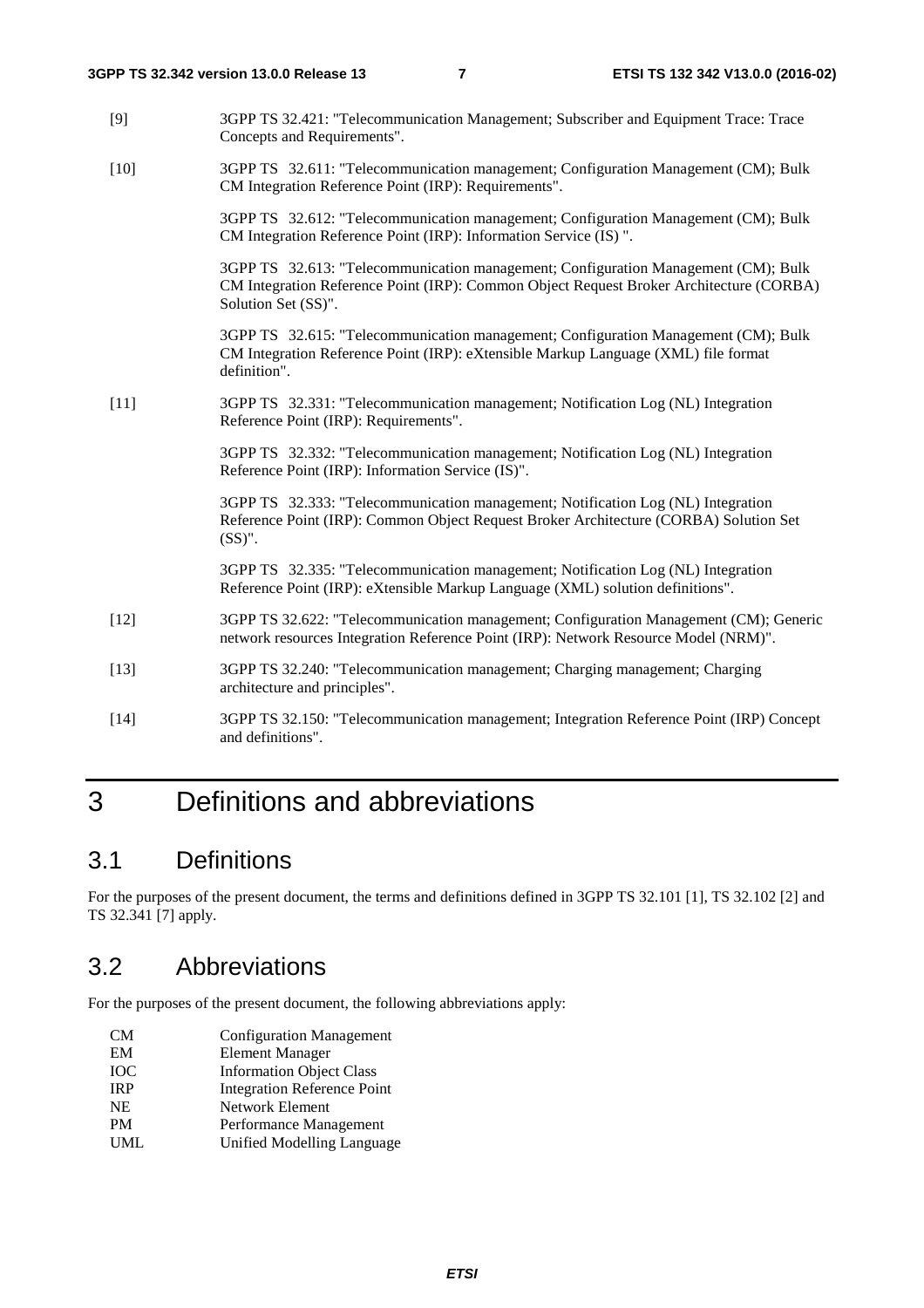# 4 System Overview

# 4.1 System context

The general definition of the System Context for the present IRP is found in 3GPP TS 32.150 [14] subclause 4.7.

In addition, the set of related IRP(s) relevant to the present IRP is shown in the two diagrams below.



**Figure 4.1: System Context A** 



**Figure 4.2: System Context B** 

# 4.2 Compliance rules

For general definitions of compliance rules related to qualifiers (Mandatory/Optional/Conditional) for *operations*, *notifications and parameters* (of operations and notifications) please refer to 3GPP TS 32.150 [14].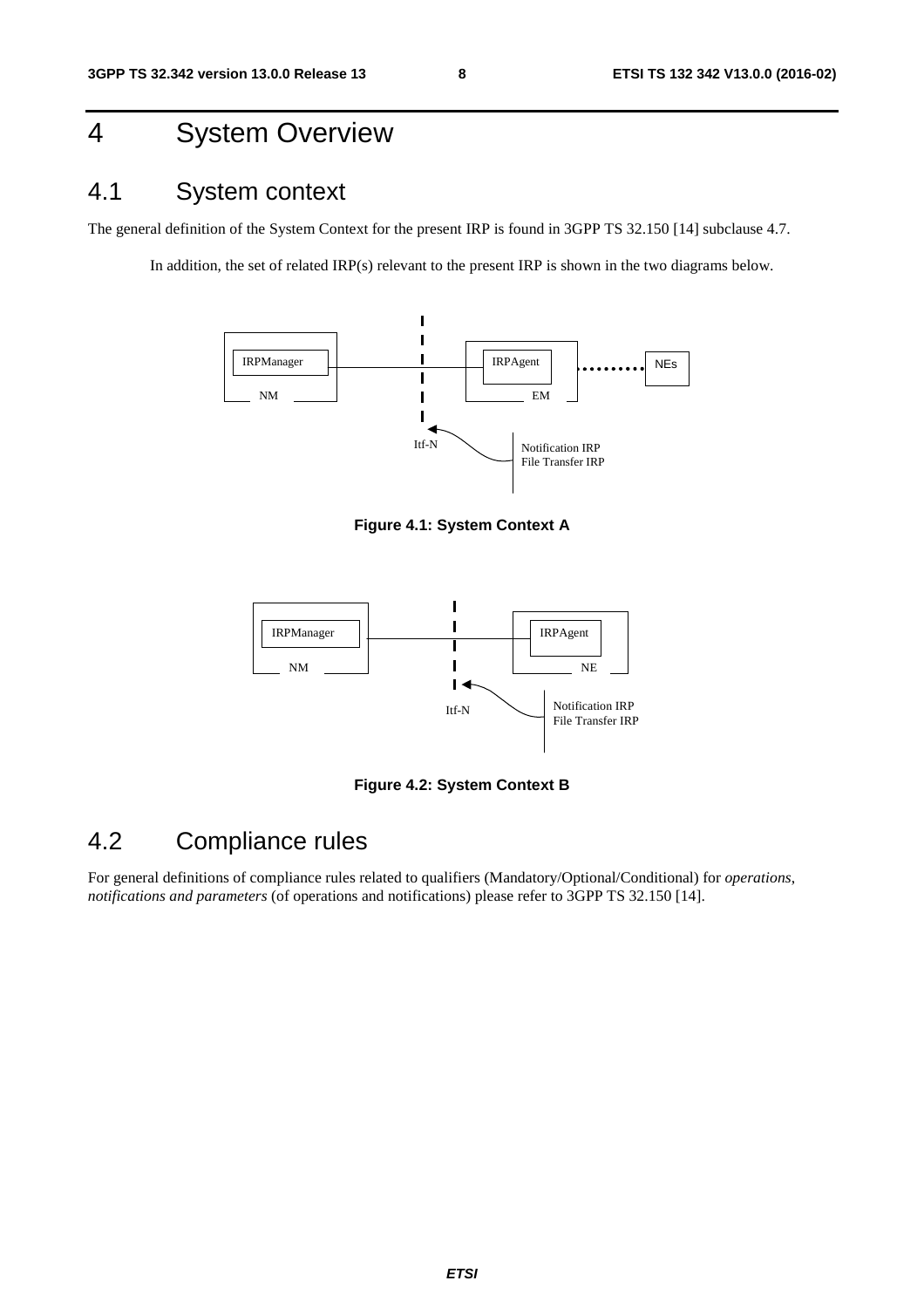# 5 Information Object Classes (IOC)

### 5.1 Information entities imported and local labels

| Label reference                                                                     | <b>Local label</b> |
|-------------------------------------------------------------------------------------|--------------------|
| 3GPP TS 32.622 [12], information object class, Top                                  | <b>Top</b>         |
| 3GPP TS 32.622 [12], information object class, IRPAgent                             | <b>IRPAgent</b>    |
| 3GPP TS 32.622 [12], information object class, GenericIRP                           | <b>IGenericIRP</b> |
| 3GPP TS 32.312 [5], information object class, ManagedGenericIRP   ManagedGenericIRP |                    |
| 3GPP TS 32.302 [4], information object class, NotificationIRP                       | NotificationIRP    |

### 5.2 Class Diagram

### 5.2.1 Attributes and relationships

This clause introduces the set of information object classes (IOCs) that encapsulate information within the IRPAgent. The intent is to identify the information required for the FileTransferIRP Agent implementation of its operations and notification emission. This clause provides the overview of all support object classes in UML. Subsequent clauses provide more detailed specification of various aspects of these support object classes.



**Figure 5.1: Information Object Class (IOC) UML Diagram**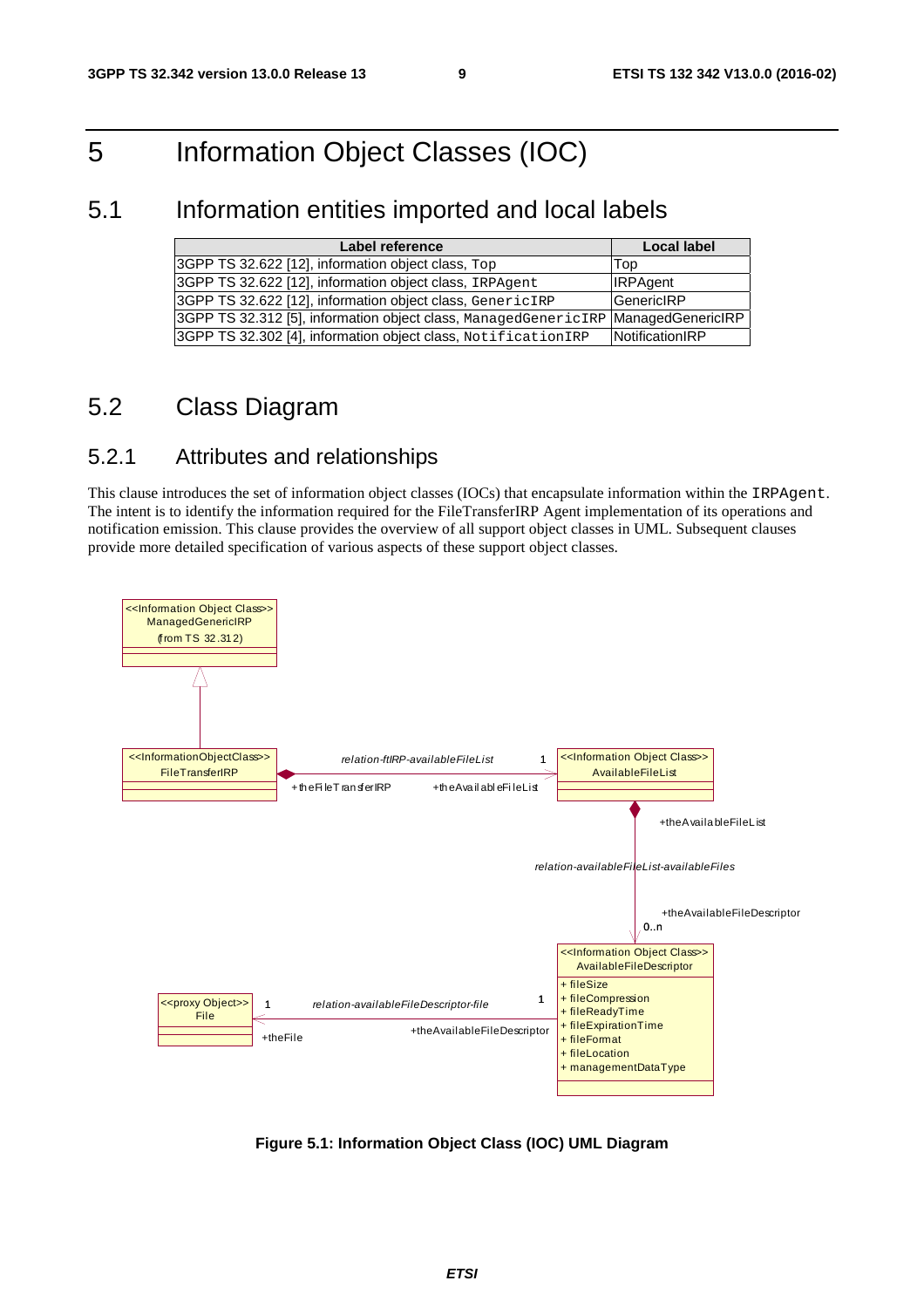### 5.2.2 Inheritance



**Figure 5.2: Information Object Class (IOC) Inheritance UML Diagram**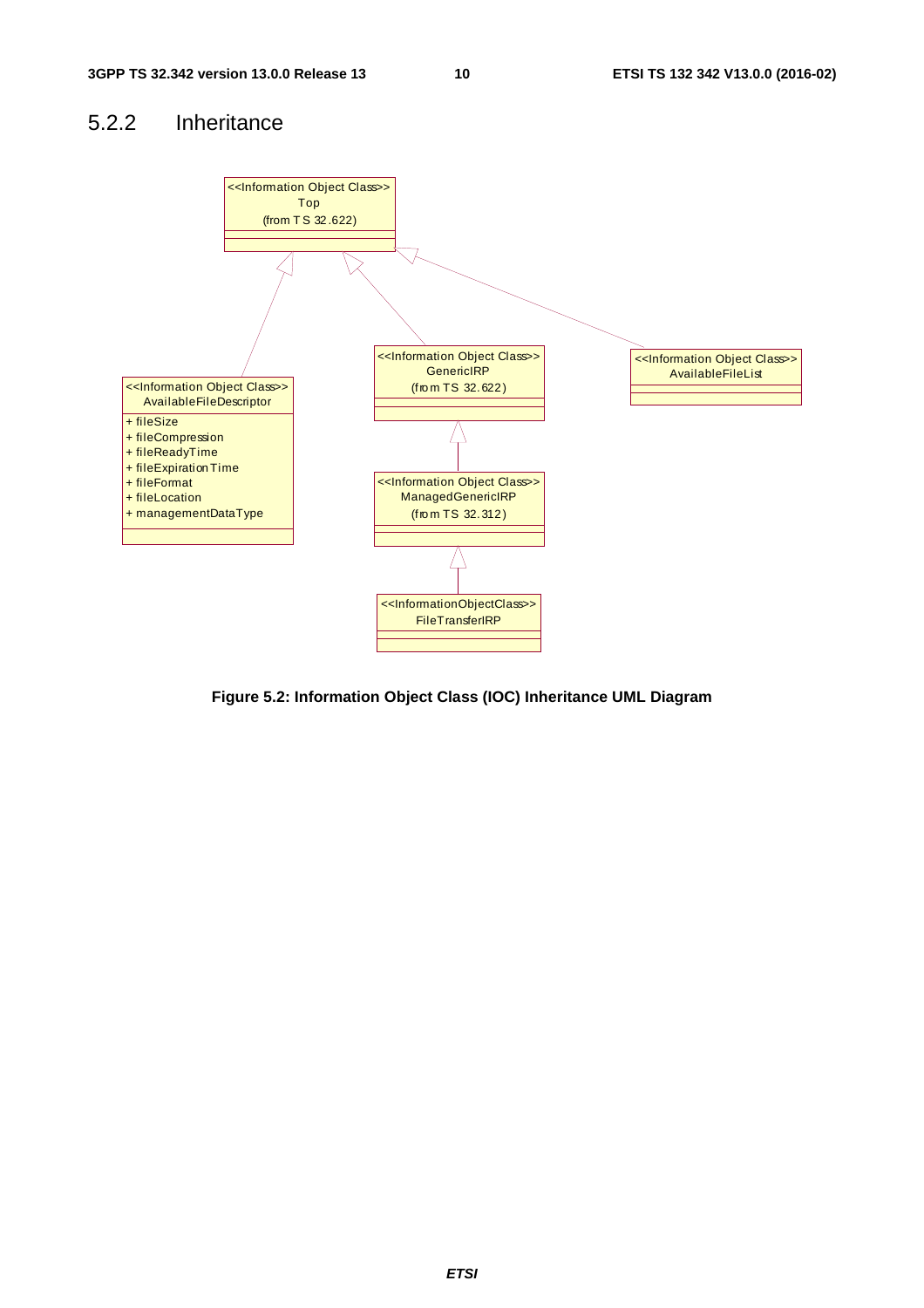# 5.3 Information Object Class (IOC) definitions

### 5.3.1 FileTransferIRP

#### 5.3.1.1 Definition

FileTransferIRP is the representation of the file transfer management capabilities specified by the present document. This IOC inherits from ManagedGenericIRP IOC specified in 3GPP TS 32.312 [5].

#### 5.3.2 AvailableFileDescriptor

#### 5.3.2.1 Definition

AvailableFileDescriptor represents the information about an existing closed file containing management data (performance measurement data, etc.). The file is ready for retrieval by IRPManagers.

#### 5.3.2.2 Attributes

| <b>Attribute name</b> | Visibilitv | <b>Support Qualifier</b> | <b>Read Qualifier</b> | <b>Write Qualifier</b> |
|-----------------------|------------|--------------------------|-----------------------|------------------------|
| managementDataType    |            | ΙVΙ                      | <b>IVI</b>            |                        |
| fileSize              |            | м                        | ΙVΙ                   |                        |
| fileCompression       |            | м                        | ΙVΙ                   |                        |
| fileReadyTime         |            | м                        | M                     |                        |
| fileExpirationTime    |            | м                        | M                     |                        |
| <i>IfileFormat</i>    |            | м                        | ΙVΙ                   |                        |
| <i>EileLocation</i>   |            | м                        |                       |                        |

#### 5.3.3 AvailableFileList

#### 5.3.3.1 Definition

AvailableFileList is the representation of a list of files represented by individual AvailableFileDescriptor(s).

#### 5.3.4 File

#### 5.3.4.1 Definition

The Proxy Object File represents the file stored in the managed system.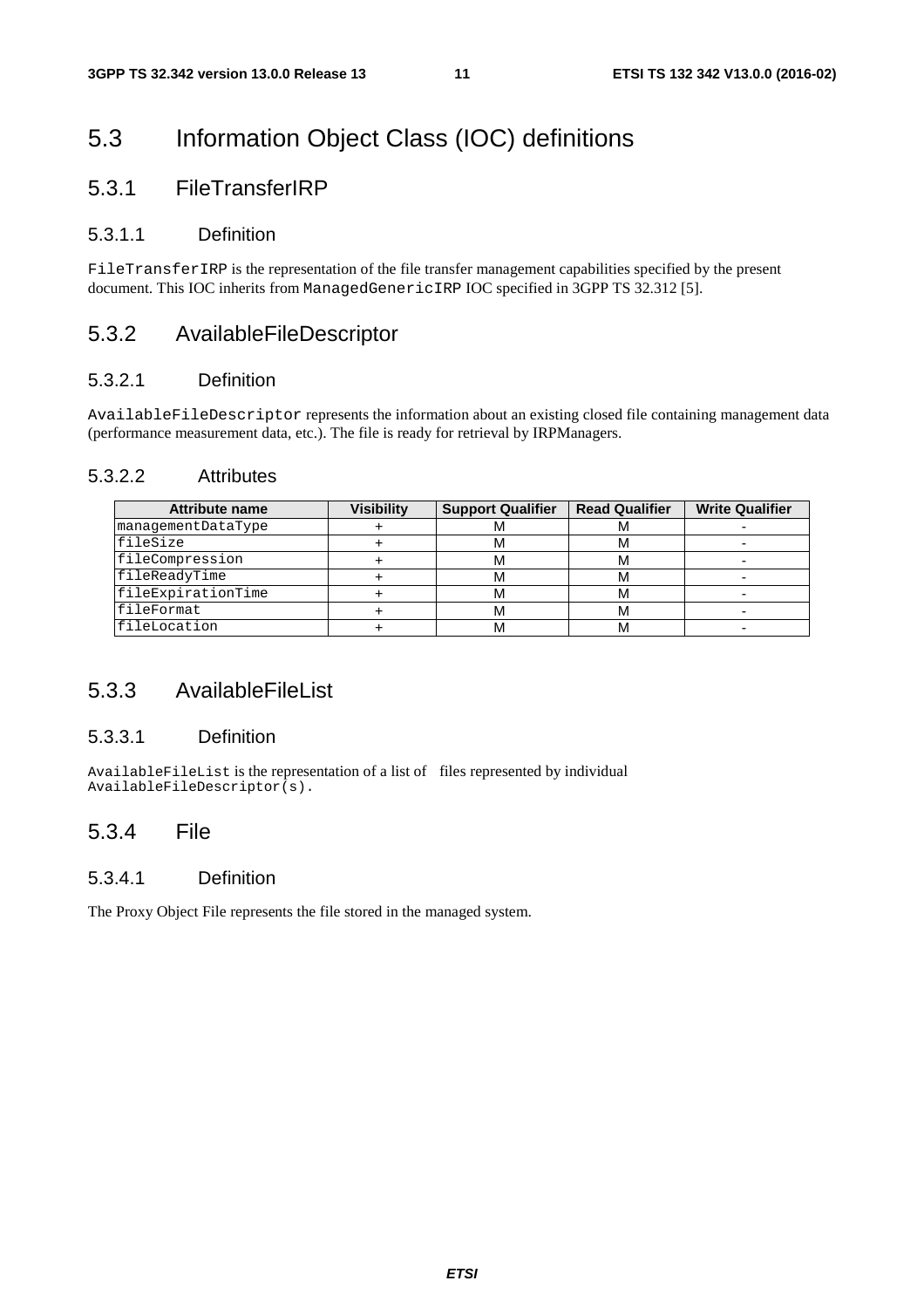### 5.4 Information relationship definitions

### 5.4.1 relation-ftIRP-availableFileList (M)

#### 5.4.1.1 Definition

This represents the relationship between FileTransferIRP and AvailableFileList.

#### 5.4.1.2 Role

| <b>Name</b>          | <b>Definition</b>                    |
|----------------------|--------------------------------------|
| theAvailableFileList | It represents the AvailableFileList. |
| theFileTransferIRP   | It represents the FileTransferIRP.   |

### 5.4.2 relation-availableFileList-availableFiles (M)

#### 5.4.2.1 Definition

This represents the relationship between AvailableFileDescriptor and AvailableFileList.

#### 5.4.2.2 Role

| <b>Name</b>                | <b>Definition</b>                          |
|----------------------------|--------------------------------------------|
| theAvailableFileDescriptor | It represents the AvailableFileDescriptor. |
| theAvailableFileList       | It represents the AvailableFileList.       |

#### 5.4.2.3 Constraint

| <b>Name</b> | <b>Definition</b>                                                                                          |  |
|-------------|------------------------------------------------------------------------------------------------------------|--|
|             | uniqueFileLocation The fileLocation, playing the role of the file within the same FileTransferIRP, must be |  |
|             | unique among all AvailableFileDescriptors.                                                                 |  |

### 5.4.3 relation-availableFileDescriptor-file (M)

#### 5.4.3.1 Definition

This represents the relationship between AvailableFileDescriptor and PhysicalFile.

#### 5.4.3.2 Role

| <b>Name</b>                | <b>Definition</b>                          |
|----------------------------|--------------------------------------------|
| theAvailableFileDescriptor | It represents the AvailableFileDescriptor. |
| theAvailableFile           | It represents the PhysicalFile.            |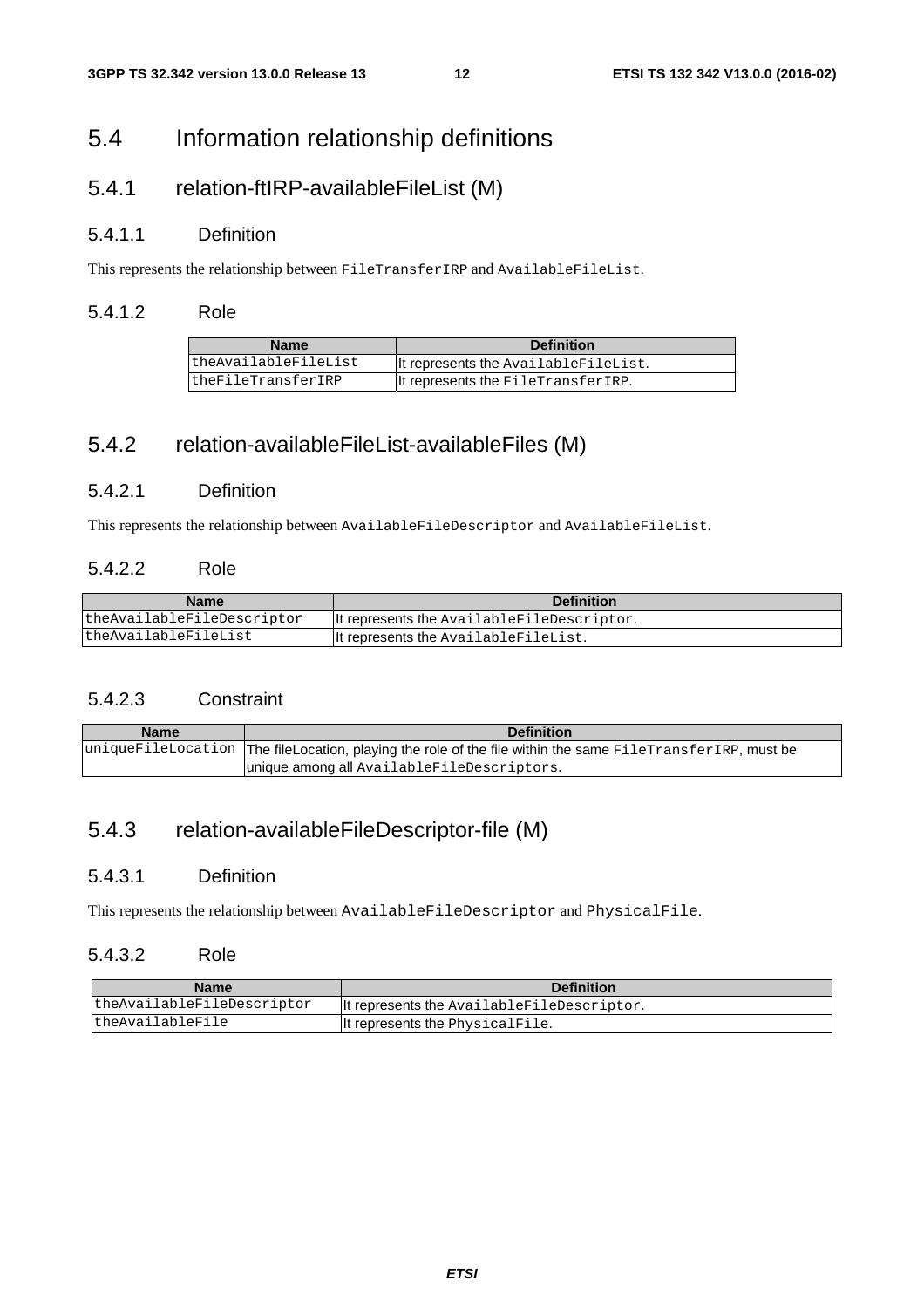# 5.5 Information attribute definition

# 5.5.1 Definition and legal values

| <b>Attribute</b><br><b>Name</b> | <b>Definition</b>                                                                                                                                                         | <b>Legal Values</b>                                                                                                                                                                                                                                                                                                                                                                                                                                                                          |  |  |
|---------------------------------|---------------------------------------------------------------------------------------------------------------------------------------------------------------------------|----------------------------------------------------------------------------------------------------------------------------------------------------------------------------------------------------------------------------------------------------------------------------------------------------------------------------------------------------------------------------------------------------------------------------------------------------------------------------------------------|--|--|
| fileSize                        | It identifies the size of the<br>file.                                                                                                                                    | Its value is positive Integer (the unit is byte).                                                                                                                                                                                                                                                                                                                                                                                                                                            |  |  |
| fileCompres<br>sion             | It identifies the name of the<br>compression algorithm<br>used for the file.                                                                                              | An empty fileCompression means that there is no compression on the file.<br>Choice of compression algorithm is vendor-specific but is encouraged to<br>use industrial standard algorithm such as GZIP.                                                                                                                                                                                                                                                                                       |  |  |
| me                              | fileReadyTi It identifies the date and<br>time when the file was last<br>closed and made available<br>for upload and the file<br>content will not be changed              | All values that indicate valid time.                                                                                                                                                                                                                                                                                                                                                                                                                                                         |  |  |
| fileExpirat<br>ionTime          | It identifies the date and<br>time beyond which the file<br>may be deleted.                                                                                               | All values that indicate valid time.<br>It should be later than fileReadyTime.<br>It shall not be empty.                                                                                                                                                                                                                                                                                                                                                                                     |  |  |
| fileFormat                      | It identifies the encoding<br>technique used by the file.                                                                                                                 | Its value should indicate the IRPVersion of the file format specification plus<br>to indicate if "ASN1" or "XML-schema" is used.                                                                                                                                                                                                                                                                                                                                                             |  |  |
| n                               | fileLocatio   It identifies the location of<br>the file described by<br>AvailableFileDescrip<br>tor in the IRPAgent. The<br>location may be a directory<br>path or a URL. | Any valid file directory path.<br>$\bullet$<br>Any valid URL.<br>$\bullet$<br>E.g.:<br>'\\202.112.101.1\D:\user\performanceFiles\ <xxx>' or<br/>'ftp://nms.telecom_org.com/datastore/<xxx>'</xxx></xxx>                                                                                                                                                                                                                                                                                      |  |  |
|                                 |                                                                                                                                                                           | where <xxx> is the filename and the file naming convention is defined in<br/>Annex A File Naming Convention.</xxx>                                                                                                                                                                                                                                                                                                                                                                           |  |  |
| managementD<br>ataType          | It identifies the type of the<br>management data in the<br>file.                                                                                                          | "CG" for charging files (TS 32.240 [13]),<br>"CM" for configuration files (except inventory) (Bulk CM IRP TS 32.61x<br>$[10]$ ,<br>"CT" for call trace files (Subscriber and Equipment Trace TS 32.421 [9]),<br>'IM' for inventory files,<br>"NL" for notification log files (Notification Log IRP TS 32.33x [11]),<br>"OT" for other files.<br>"PM" for performance data files (Performance Management IRP TS 32.41x<br>$[8]$ ,<br>"TE" for test files (Test Management IRP TS 32.32x [6]). |  |  |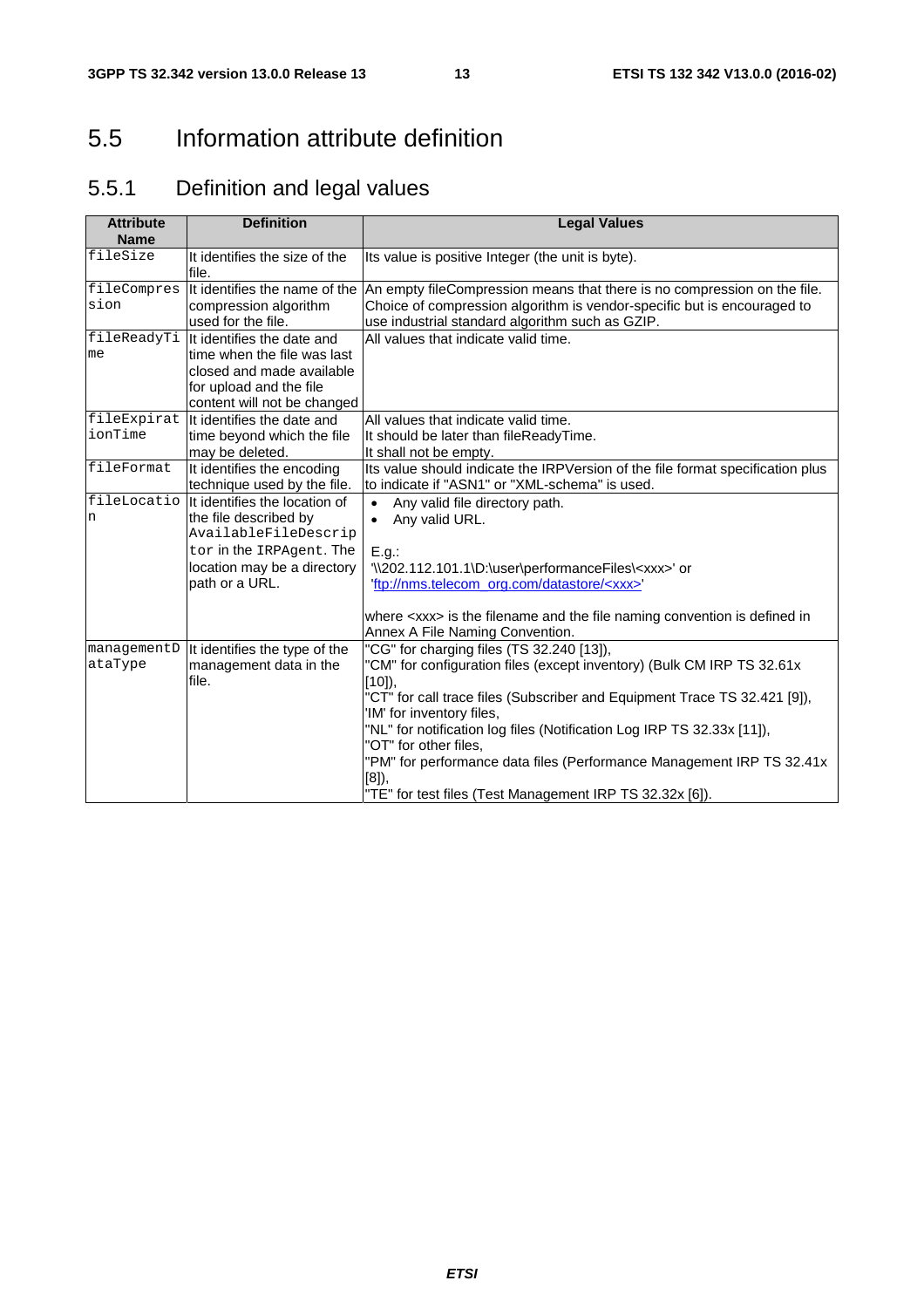6 Interface Definition

### 6.1 Class diagram



**Figure 6.1: Class Diagram** 

### 6.2 Generic rules

- **Rule 1:** each operation with at least one input parameter supports a pre-condition valid\_input\_parameter which indicates that all input parameters shall be valid with regards to their information type. Additionally, each such operation supports an exception operation\_failed\_invalid\_input\_parameter which is raised when pre-condition valid\_input\_parameter is false. The exception has the same entry and exit state.
- **Rule 2:** each operation with at least one optional input parameter supports a set of pre-conditions supported\_optional\_input\_parameter\_xxx where "xxx" is the name of the optional input parameter and the pre-condition indicates that the operation supports the named optional input parameter. Additionally, each such operation supports an exception operation\_failed\_unsupported\_optional\_input\_parameter\_xxx which is raised when (a) the pre-condition supported optional input parameter xxx is false and (b) the named optional input parameter is carrying information. The exception has the same entry and exit state.
- **Rule 3:** each operation shall support a generic exception operation\_failed\_internal\_problem which is raised when an internal problem occurs and that the operation cannot be completed. The exception has the same entry and exit state.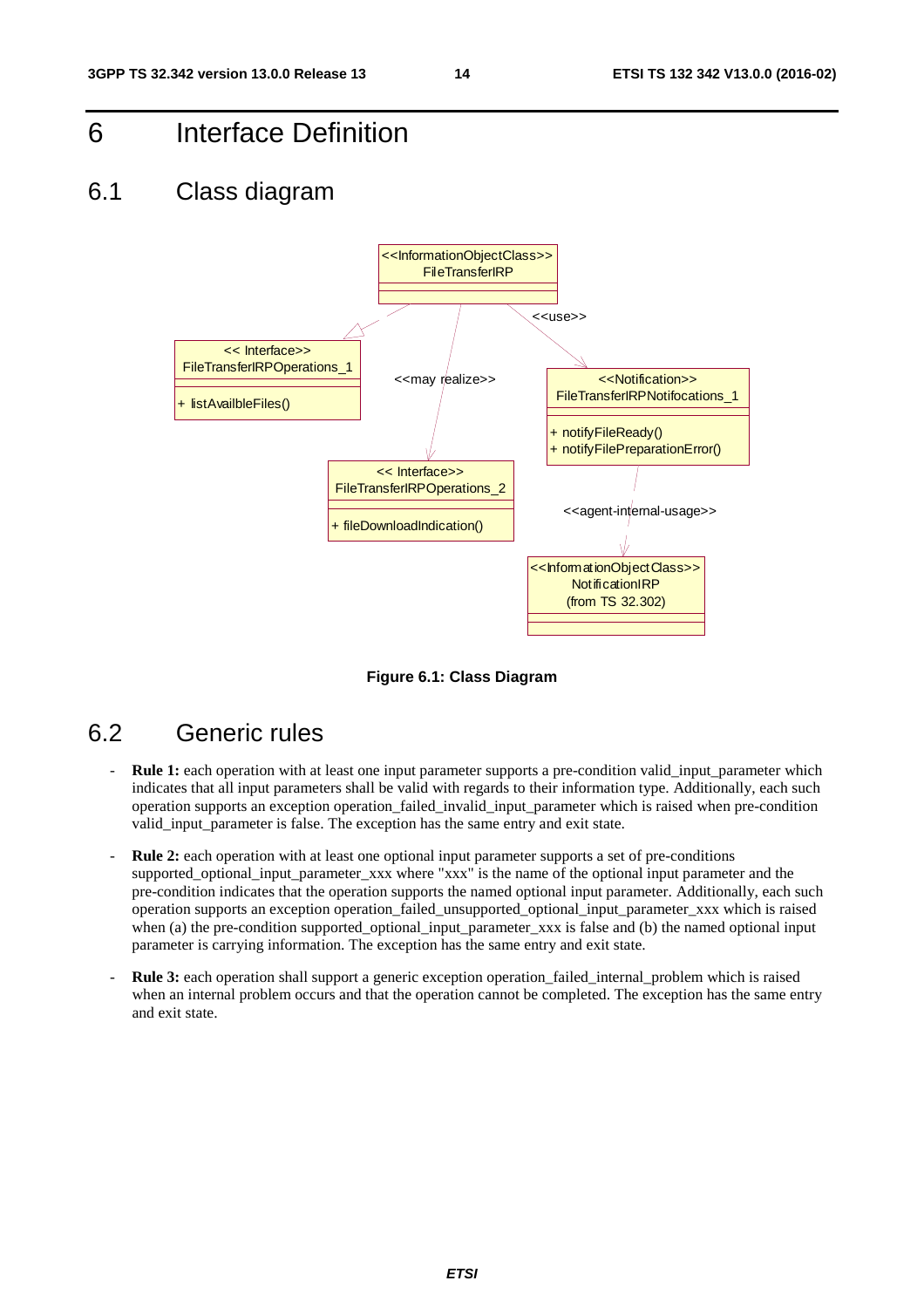# 6.3 FileTransferIRPOperations\_1 Interface

### 6.3.1 Operation listAvailableFiles (M)

#### 6.3.1.1 Definition

This operation allows IRPManager to list all or specified available management data files stored in the IRPAgent.

A Solution Set may choose to split this operation in several operations (e.g. operations to get "iterator" which fulfil the criteria and other operations to retrieve the detailed information of the files from the "iterator").

#### 6.3.1.2 Input parameters

| <b>Parameter Name</b> | Qualifier | Information type                          | <b>Comment</b>                           |
|-----------------------|-----------|-------------------------------------------|------------------------------------------|
| managementDataType    | М         | AvailableFileDescriptor.                  | It specifies the type of the management  |
|                       |           | managementDataType                        | data stored in the file.                 |
| beginTime             | М         | The IRPManager wants a list of the        | This parameter indicates date and time.  |
|                       |           | available file(s) whose ready time(s) are | If this parameter is empty, no           |
|                       |           | later or equal to this time.              | beginTime-restriction should be applied  |
|                       |           | This parameter is expressed in UTC time.  | on the ready time.                       |
| endTime               | м         | The IRPManager wants to list information  | This parameter indicates date and time.  |
|                       |           | about the available file(s) whose ready   | If this parameter is empty, no           |
|                       |           | time(s) are earlier than this time.       | endTime-restriction should be applied on |
|                       |           | This parameter is expressed in UTC time.  | the ready time.                          |

#### 6.3.1.3 Output parameters

| <b>Parameter</b><br><b>Name</b> | <b>Qualifier</b> | <b>Matching Information</b>                                                                                                                                                                                                                                             | <b>Comment</b>                                                   |
|---------------------------------|------------------|-------------------------------------------------------------------------------------------------------------------------------------------------------------------------------------------------------------------------------------------------------------------------|------------------------------------------------------------------|
| fileInfoList                    | M                | LIST of STRUCT <<br>AvailableFileDescriptor.fileLocation,<br>AvailableFileDescriptor.fileSize<br>AvailableFileDescriptor.fileReadyTime<br>AvailableFileDescriptor.fileExpirationTime<br>AvailableFileDescriptor,fileCompression,<br>AvailableFileDescriptor.fileFormat, | The output parameter specifies the<br>required file information. |
| status                          | M                | ENUM (Success, Failure)                                                                                                                                                                                                                                                 |                                                                  |

#### 6.3.1.4 Pre-condition

validTimes

| <b>Assertion Name</b> | Definition                                                                                          |
|-----------------------|-----------------------------------------------------------------------------------------------------|
| validTimes            | The begin Time is before the invocation time of the operation and the end Time is after begin Time. |

#### 6.3.1.5 Post-condition

requiredFileInfoIsReturned

| <b>Assertion Name</b>      | Definition                                 |
|----------------------------|--------------------------------------------|
| requiredFileInfoIsReturned | The required file information is returned. |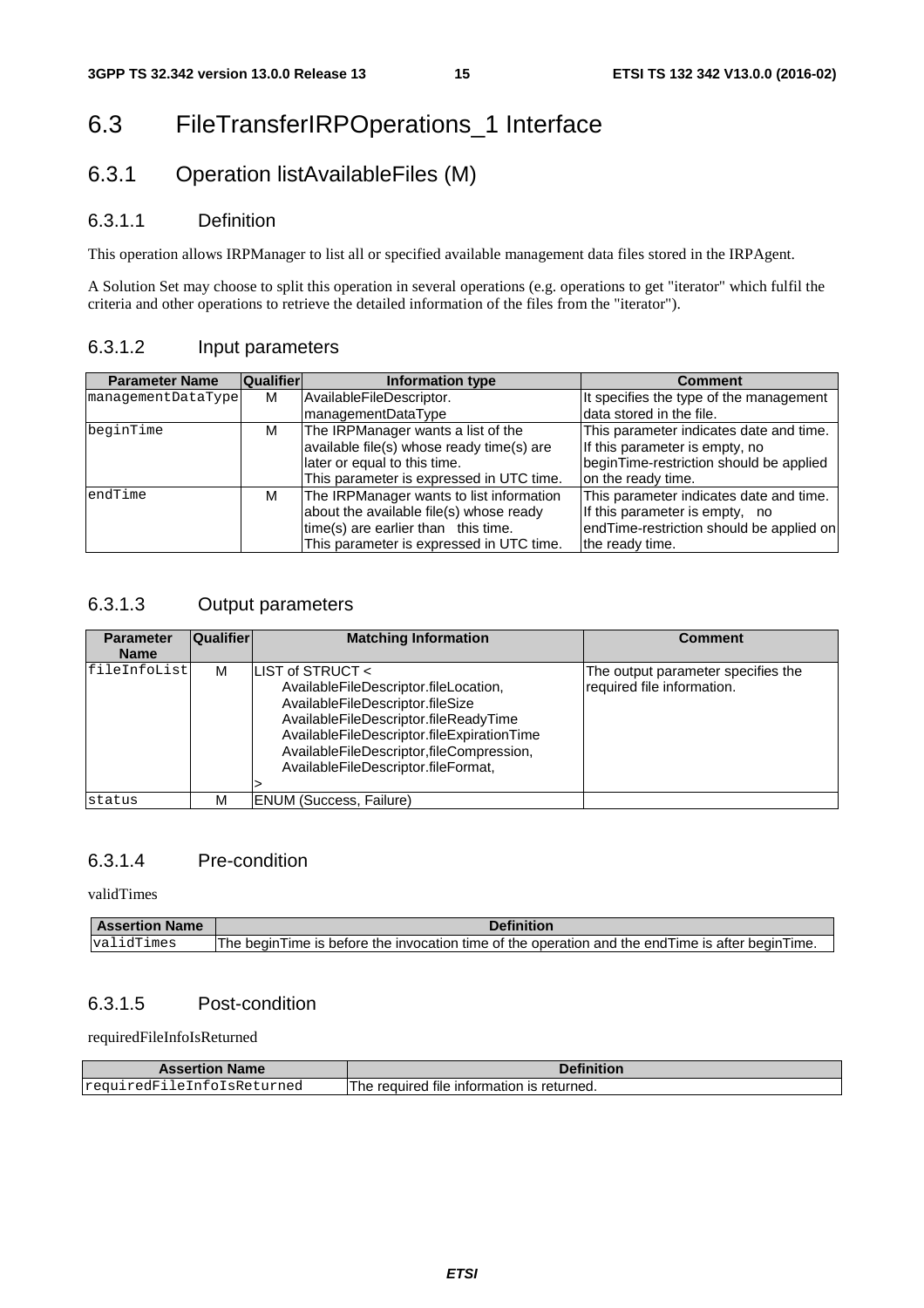#### 6.3.1.6 Exceptions

| <b>Exception Name</b> | <b>Definition</b>                                                       |
|-----------------------|-------------------------------------------------------------------------|
| linvalidTimes         | <b>Condition:</b> (validTimes) not verified.                            |
|                       | <b>Returned information:</b> output parameter status is set to Failure. |
|                       | <b>Exit state: Entry State.</b>                                         |

# 6.4 FileTransferIRPOperations\_2 Interface

### 6.4.1 Operation fileDownloadIndication (O)

#### 6.4.1.1 Definition

This operation allows IRPManager to indicate IRPAgent about completion of the file exchange procedure and related file descriptive information when IRPManager finish downloading one or more files to IRPAgent.

#### 6.4.1.2 Input parameters

| <b>Parameter</b><br><b>Name</b> | <b>Qualifier</b> | Information type                                                                                                                                                                                                                                                        | <b>Comment</b>                                                         |
|---------------------------------|------------------|-------------------------------------------------------------------------------------------------------------------------------------------------------------------------------------------------------------------------------------------------------------------------|------------------------------------------------------------------------|
| fileInfoList                    | м                | LIST of STRUCT <<br>AvailableFileDescriptor.fileLocation,<br>AvailableFileDescriptor.fileSize<br>AvailableFileDescriptor.fileReadyTime<br>AvailableFileDescriptor.fileExpirationTime<br>AvailableFileDescriptor.fileCompression,<br>AvailableFileDescriptor.fileFormat, | It carries the information of the files<br>downloaded to the IRPAgent. |
|                                 |                  |                                                                                                                                                                                                                                                                         |                                                                        |

#### 6.4.1.3 Output parameters

| <b>Parameter</b><br><b>Name</b> |   | Qualifier Matching Information    | <b>Comment</b> |
|---------------------------------|---|-----------------------------------|----------------|
| status                          | M | <b>ENUM (Success,</b><br>Failure) |                |

#### 6.4.1.4 Pre-condition

validFileInfoList

| <b>Assertion Name</b> | <b>Definition</b> |
|-----------------------|-------------------|
| idFi                  | * is valid.       |
| leInfoList            | tileIntoList      |
| val                   | The.              |

#### 6.4.1.5 Post-condition

validFileSize

| <b>Assertion Name</b> | Definition                                                         |
|-----------------------|--------------------------------------------------------------------|
| validFileSize         | The downloaded file exist and the size of it is greater than zero. |

#### 6.4.1.6 Exceptions

| <b>Exception Name</b> | <b>Definition</b>                                                       |
|-----------------------|-------------------------------------------------------------------------|
| InvalidFileInfoList   | <b>Condition:</b> (validfile Infolation) not verified.                  |
|                       | <b>Returned information:</b> output parameter status is set to Failure. |
|                       | <b>Exit state:</b> Entry State.                                         |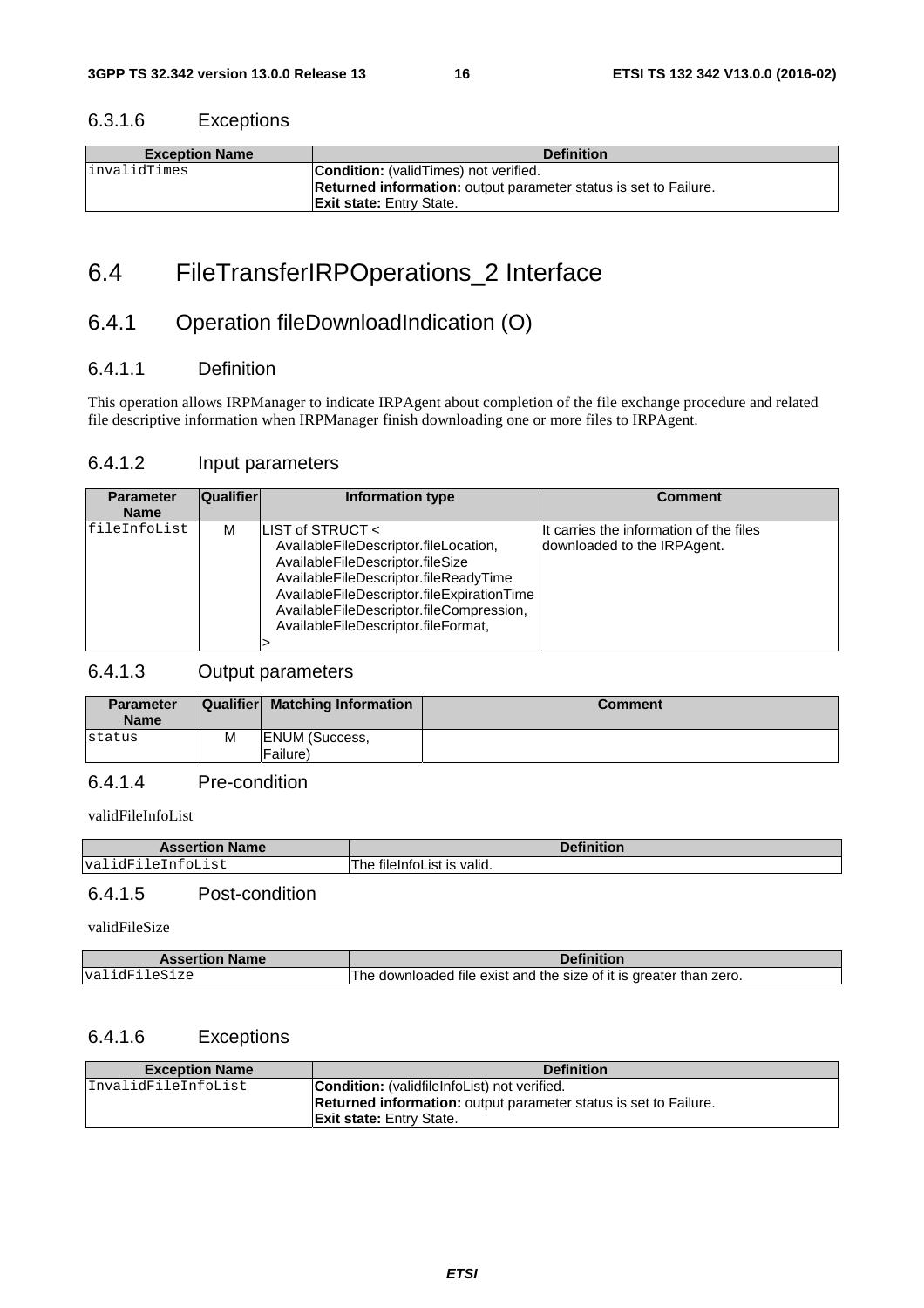# 6.5 FileTransferIRPNotifications\_1 Interface

# 6.5.1 Notification notifyFileReady (M)

#### 6.5.1.1 Definition

After the management data files have been prepared ready in the IRPAgent, IRPAgent will emit notification to subscribed IRPManager(s) to notify the availability of the file(s).

#### 6.5.1.2 Input Parameters

| <b>Parameter Name</b> | <b>Qualifier</b> | <b>Matching Information</b>              | <b>Comment</b>                                   |
|-----------------------|------------------|------------------------------------------|--------------------------------------------------|
| objectClass           | M. Y             | <b>FTIRP.objectClass</b>                 | Notification header - see [4].<br>It shall carry |
|                       |                  |                                          | the FTIRP class name.                            |
| objectInstance        | M. Y             | <b>FTIRP.objectInstance</b>              | Notification header - see [4].<br>It shall carry |
|                       |                  |                                          | the DN of the FTIRP.                             |
| notificationId        | M. N             | $ -$                                     | Notification header - see [4].                   |
| eventTime             | M, Y             | $\overline{\phantom{a}}$                 | Notification header - see [4].                   |
| systemDN              | C.Y              | $- -$                                    | Notification header - see [4].                   |
| notificationType      | M. Y             | "notifyFileReady"                        | Notification header - see [4].                   |
| fileInfoList          | M. N             | See clause 6.3.1.3 (output parameters of | It specifies the information of the available    |
|                       |                  | listAvailableFiles operation).           | file.                                            |
| additionalText        | 0. N             | String                                   | It carries vendor-specific semantics not         |
|                       |                  |                                          | defined in the present document.                 |

#### 6.5.1.3 Triggering Event

#### 6.5.1.3.1 From-state

*filesAreReadyAndClosed*

| <b>Assertion Name</b> | <b>Definition</b>                                                                                        |
|-----------------------|----------------------------------------------------------------------------------------------------------|
|                       | filesAreReadyAndClosed   IRPAgent has stored the result data into one or more files which corresponds to |
|                       | management operations.                                                                                   |

#### 6.5.1.3.2 To-state

*newNotificationReported*

| <b>Assertion Name</b> | <b>Definition</b>                                                                                                                                                                                                                         |
|-----------------------|-------------------------------------------------------------------------------------------------------------------------------------------------------------------------------------------------------------------------------------------|
|                       | newNotificationReported The 'notifyFileReady' notification is emitted to the subscribed IRPManager(s). Based on<br>the information contained in the notification, the IRPManager can get the file(s) through<br>Ifile transfer mechanism. |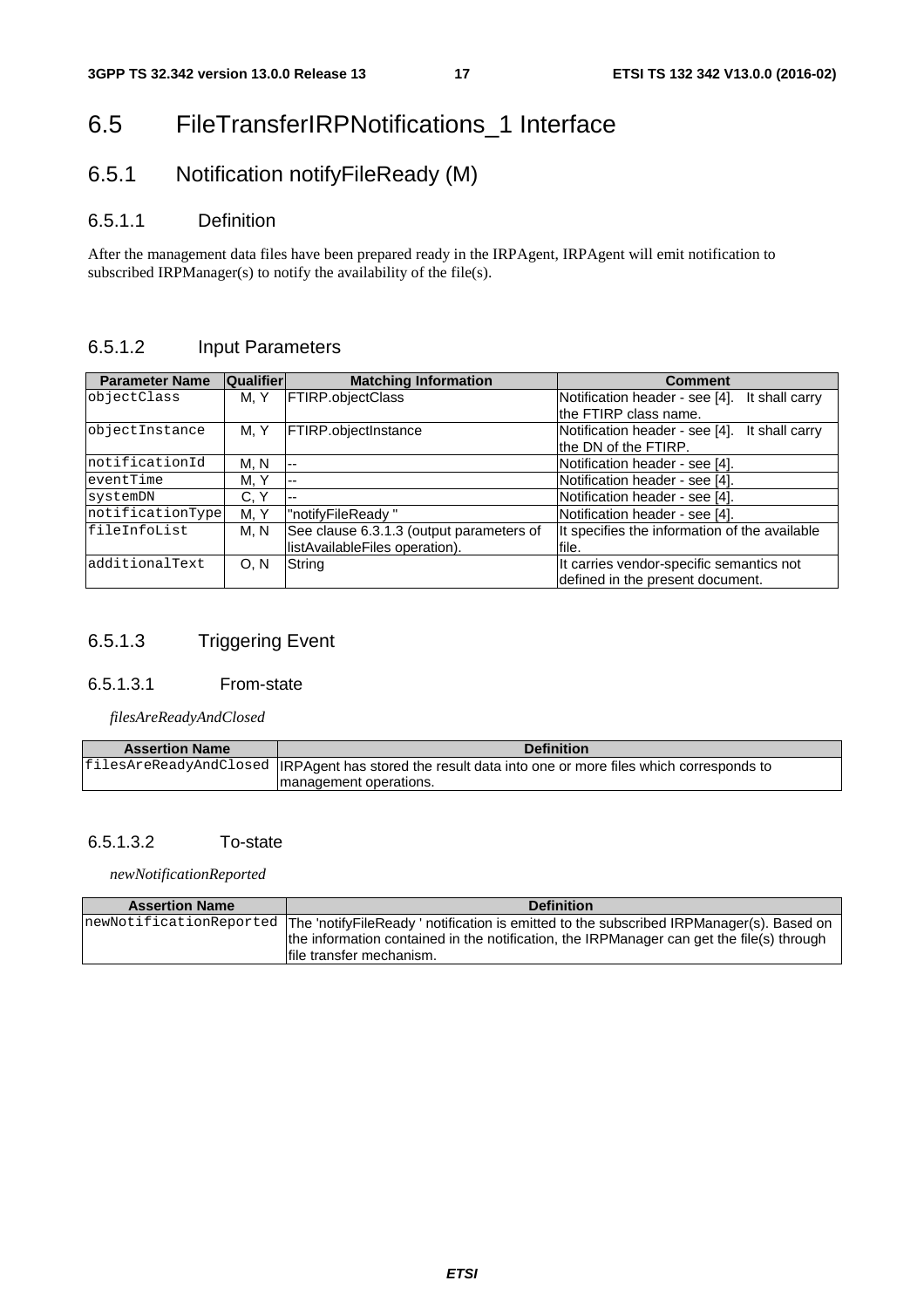### 6.5.2 Notification notifyFilePreparationError (M)

#### 6.5.2.1 Definition

The subscribed IRPManagers are notified regarding the occurrence of an error during the preparation of the file. This notification is an event and will not be treated as alarms defined in Alarm IRP IS (3GPP TS 32.111-2 [3]).

#### 6.5.2.2 Input Parameters

| <b>Parameter Name</b> | <b>Qualifier</b> | <b>Matching Information</b>                                                | <b>Comment</b>                                                                                                                                                                                                     |
|-----------------------|------------------|----------------------------------------------------------------------------|--------------------------------------------------------------------------------------------------------------------------------------------------------------------------------------------------------------------|
| objectClass           | M. Y             | FTIRP.objectClass                                                          | See Table 6.5.1.2.                                                                                                                                                                                                 |
| objectInstance        | M. Y             | FTIRP.objectInstance                                                       | See Table 6.5.1.2.                                                                                                                                                                                                 |
| notificationId        | M, N             |                                                                            | See Table 6.5.1.2.                                                                                                                                                                                                 |
| eventTime             | M, Y             |                                                                            | See Table 6.5.1.2.                                                                                                                                                                                                 |
| systemDN              | C, Y             |                                                                            | See Table 6.5.1.2.                                                                                                                                                                                                 |
| notificationType      | M, Y             | "notifyFilePreparationError"                                               | See Table 6.5.1.2.                                                                                                                                                                                                 |
| fileInfoList          | M, N             | See clause 6.3.1.3 (output parameters of<br>listAvailableFiles operation). | If file is kept, this parameter Identifies the file<br>whose preparation provoked an error. If file is<br>not generated, this parameter is empty.                                                                  |
| reason                | M, N             | $-$                                                                        | The detailed reason is given, including<br>errorInPreparation<br>hardDiskFull<br>hardDiskFailure<br>tooManyFiles<br>collectionTimeOut<br>incompleteTruncatedFile<br>corruptedFile<br>lowMemory<br>dataNotAvailable |
| additionalText        | 0. N             |                                                                            | See Table 6.5.1.2.                                                                                                                                                                                                 |

#### 6.5.2.3 Triggering Event

#### 6.5.2.3.1 From-state

*errorInPreparation OR hardDiskFull OR hardDiskFailure OR tooManyFiles OR collectionTimeOut OR incompleteTruncatedFile OR corruptedFile OR lowMemory OR dataNotAvailable*

| <b>Assertion Name</b> | <b>Definition</b>                                                                          |
|-----------------------|--------------------------------------------------------------------------------------------|
| errorInPreparation    | There is unspecified error when IRPAgent prepares the files.                               |
| hardDiskFull          | The file system is full and no more files can be opened.                                   |
| hardDiskFailure       | The hard disk has failed and normal input/output cannot be performed.                      |
| tooManyFiles          | The file system lacks resource to open a new file to capture management data.              |
| collectionTimeOut     | The collection time of management data into files takes too long.                          |
| incompleteTruncated   | The file is truncated for unspecified reason. The suspect flag should be set in the files. |
| File                  |                                                                                            |
| corruptedFile         | The file is corrupted for unspecified reason. The suspect flag should be set in the files. |
| lowMemory             | The system lacks sufficient memory to open a new file to capture management data.          |
| dataNotAvailable      | Management data is not available when the collected management object(s) is being read.    |

#### 6.5.2.3.2 To-state

*fileIsKept OR fileNotGenerated*

| <b>Assertion Name</b> | <b>Definition</b>                                                                                                                                                                                       |
|-----------------------|---------------------------------------------------------------------------------------------------------------------------------------------------------------------------------------------------------|
| fileIsKept            | The file, whose preparation provokes an error, is kept. And the file naming convention, expiration<br>date, available to be listed, etc. should be treated the same as and be consistent with case when |
|                       | lfile is prepared successful.                                                                                                                                                                           |
|                       |                                                                                                                                                                                                         |
|                       | fileNotGenerated   No file was generated and fileInfoList indicates 'no file'.                                                                                                                          |
|                       |                                                                                                                                                                                                         |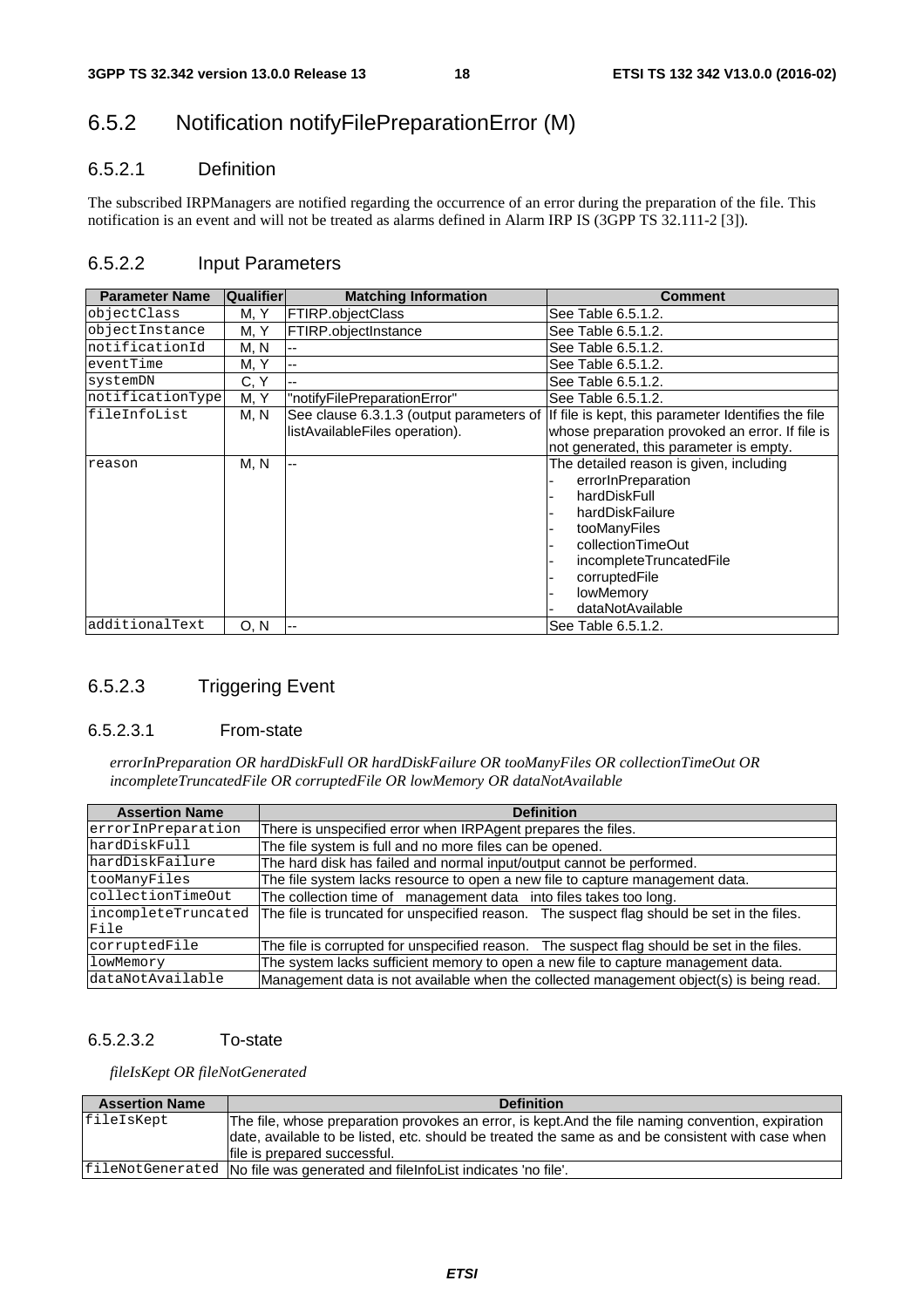# Annex A (normative): File Naming Convention

The following convention shall be applied for file naming:

<managementData\_type><file\_ready\_date>< file\_ready\_time><file\_expiration\_delta\_time> [<specificIRP\_extension>][<separator><RC>]

- 1) The managementData\_type field is the type of the management data contained in the file, the value of managementData\_type field including
	- "PM" for performance data files,
	- "CM" for configuration files (except inventory),
	- 'IM' for inventory files,
	- "TE" for test files,
	- "CT" for call trace files,
	- "NL" for notification log files,
	- "CG" for charging files,
	- "OT" for other files.
- 2) The file\_ready\_date field is of the form YYYYMMDD, where:
	- YYYY is the year in four-digit notation;
	- MM is the month in two digit notation  $(01 12)$ ;
	- DD is the day in two digit notation  $(01 31)$ .

The file\_ready\_date is the date when the file was last closed and made available for upload and the file content will not be changed.

- 3) The file ready time field is of the form HHMMshhmm, where:
	- HH is the two digit hour of the day (local time), based on 24 hour clock (00 23);
	- MM is the two digit minute of the hour (local time, 00 59);
	- s is the sign of the local time differential from UTC  $(+ or -)$ , in case the time differential to UTC is 0 then the sign may be arbitrarily set to "+" or "-";
	- hh is the two digit number of hours of the local time differential from UTC  $(00 23)$ ;
	- mm is the two digit number of minutes of the local time differential from UTC  $(00 59)$ .

The file\_ready\_time is the time when the file was last closed and made available for upload and the file content will not be changed.

- 4) To reduce length of the file name, the file\_expiration\_delta\_time field could be a delta time interval from file ready time. The unit is hour.
- 5) The specificIRP\_extension field is used for other IRPs to extend the extra file naming convention which is not covered by the basic file naming convention defined in FileTransferIRP.
- 6) The RC parameter is a running count, starting with the value of "1", and shall be appended only if the filename is not unique, i.e. more than one file is generated and all other parameters of the file name are identical.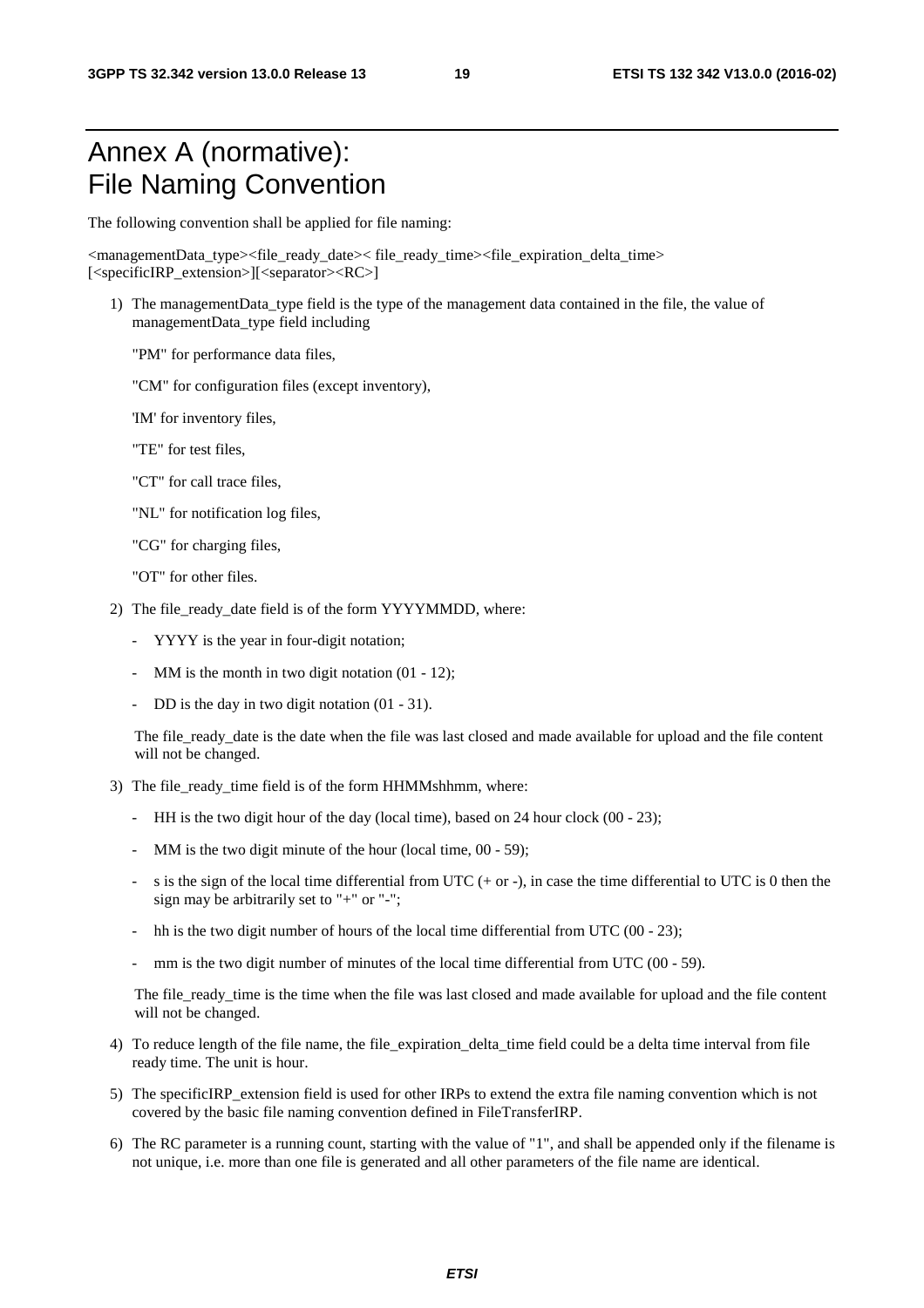7) The separator field is "\_-\_", which is an underscore character (\_), followed by a minus character (-), followed by an underscore character (\_).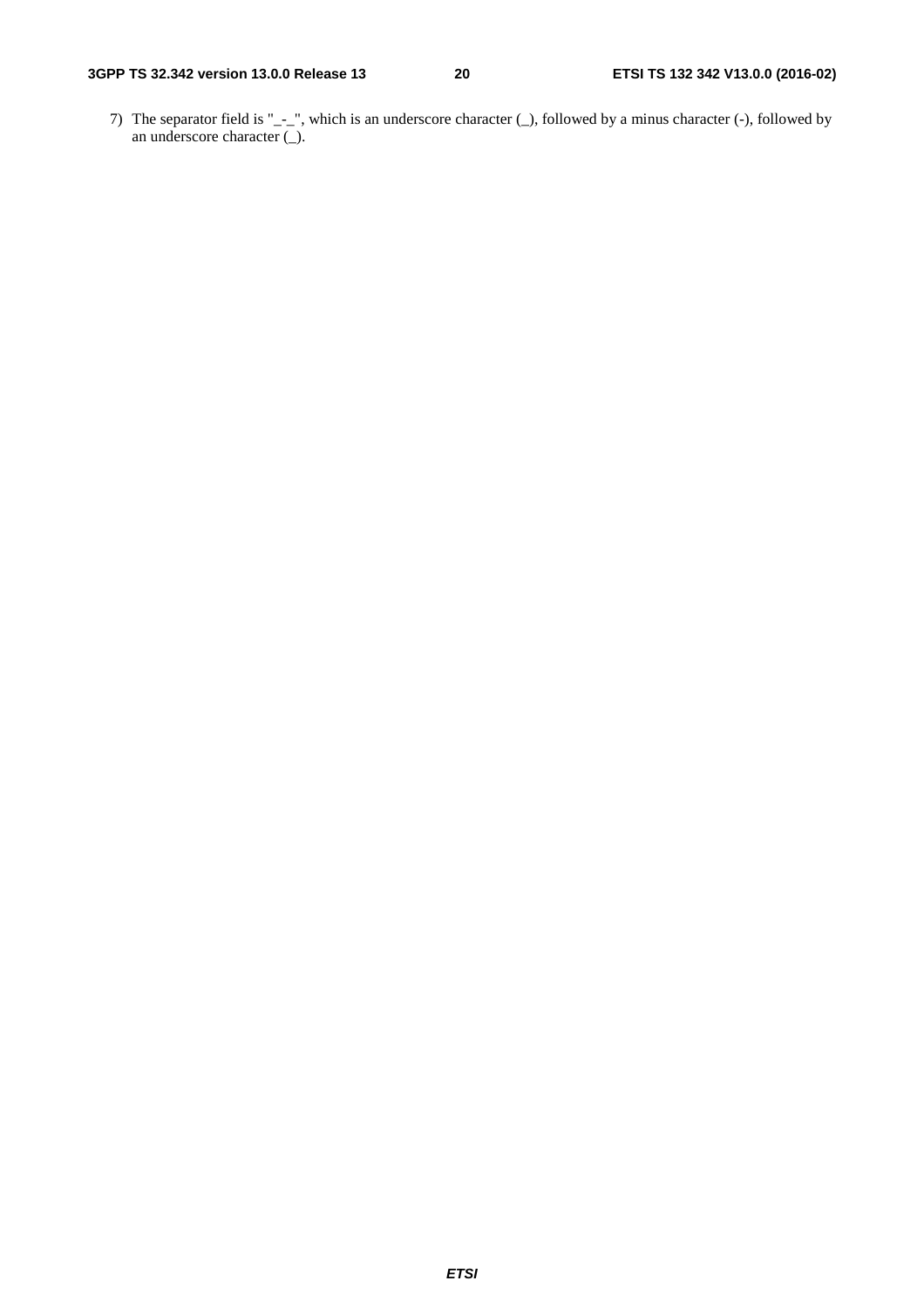# Annex B (informative): Change history

| <b>Change history</b> |               |        |           |       |                                                                |     |       |               |  |
|-----------------------|---------------|--------|-----------|-------|----------------------------------------------------------------|-----|-------|---------------|--|
| <b>Date</b>           | TSG # TSG     |        | <b>CR</b> |       | <b>Rev Subject/Comment</b>                                     | Cat | Old   | <b>New</b>    |  |
|                       |               | Doc.   |           |       |                                                                |     |       |               |  |
| Dec                   | SA_22 SP-     |        | --        | --    | Submitted to TSG SA#22 for Information                         |     | 1.0.0 |               |  |
| 2003                  |               | 030637 |           |       |                                                                |     |       |               |  |
| Jun                   | SA 24 SP-     |        | --        | --    | Submitted to TSG SA#24 for Approval                            | --  | 2.0.0 | 6.0.0         |  |
| 2004                  |               | 040244 |           |       |                                                                |     |       |               |  |
| Jun                   | SA 28 SP-     |        | --        | --    | Apply Generic System Context                                   |     | 6.0.0 | 6.1.0         |  |
| 2005                  |               | 050292 |           |       |                                                                |     |       |               |  |
| Mar                   | SA_31 SP-     |        | $0002$ -- |       | Correct ambiguity of object class and object instance usage in | F   | 6.1.0 | 6.2.0         |  |
| 2006                  |               | 060089 |           |       | notification                                                   |     |       |               |  |
| Jun                   | $SA \ 36$ --  |        | --        | $- -$ | Automatic upgrade to Rel-7 (no CR) at freeze of Rel-7. Deleted | --  | 6.2.0 | 7.0.0         |  |
| 2007                  |               |        |           |       | reference to CMIP SS, discontinued from R7 onwards.            |     |       |               |  |
| Mar                   | $SA$ 43 $SP-$ |        | $0003$ -- |       | Include reference to SOAP Solution Set specification           | D   | 7.0.0 | 8.0.0         |  |
| 2009                  |               | 090207 |           |       |                                                                |     |       |               |  |
| Dec                   |               |        |           |       | Update to Rel-9 version (MCC)                                  |     | 8.0.0 | 9.0.0         |  |
| 2009                  |               |        |           |       |                                                                |     |       |               |  |
| Mar                   |               |        |           |       | Update to Rel-10 version (MCC)                                 |     | 9.0.0 | 10.0.0        |  |
| 2011                  |               |        |           |       |                                                                |     |       |               |  |
| 2012-09               |               |        |           |       | Update to Rel-11 version (MCC)                                 |     |       | 10.0.0 11.0.0 |  |
| 2014-10               |               |        |           |       | Update to Rel-12 version (MCC)                                 |     |       | 11.0.0 12.0.0 |  |
| 2016-01               |               |        |           |       | Update to Rel-13 version (MCC)                                 |     |       | 12.0.0 13.0.0 |  |